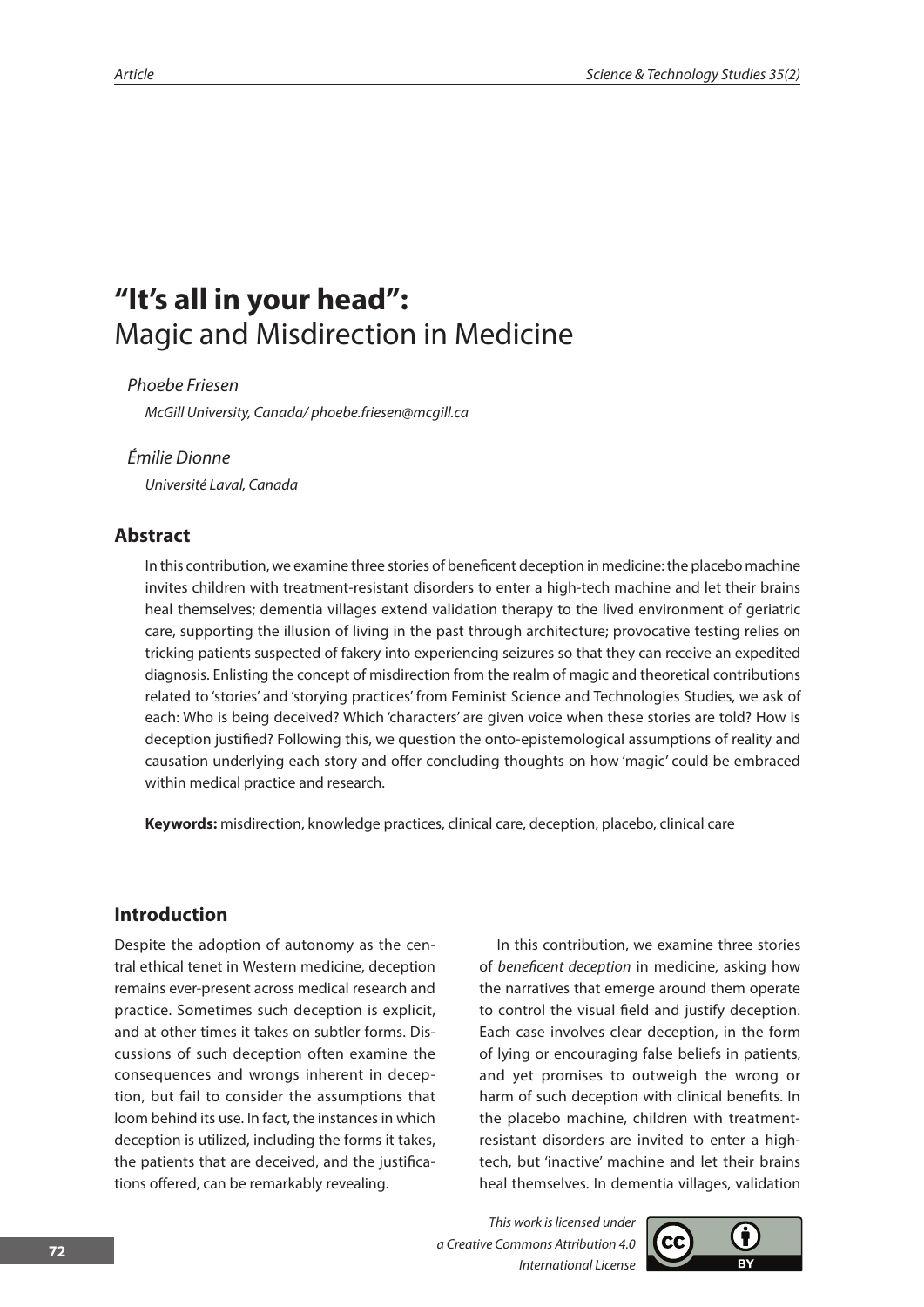therapy is extended to the lived environment of geriatric care, supporting the illusion of living in the past through architecture. In provocative testing, patients suspected of fakery are tricked into experiencing seizures so that they can receive an expedited diagnosis.

On the face of it, each case involves an ethical wrong (deception) and an ethical benefit (beneficence) suggesting that the moral equation merely involves weighing the two against each other. Indeed, as will be shown below, this is how most ethical analyses of these cases proceed. However, behind the explicit deception seen in each case, *misdirection* is looming. Borrowed from the realm of magic, including emerging scholarship on the science of magic, misdirection can be understood as the intentional deflection of attention for the purpose of disguise" (Sharpe, 1988; Kuhn et al., 2014). As such, while misdirection may involve, or lead to, deception, it is primarily a form of distraction, leading one away from truth without necessarily denying it.

In taking up these three stories of beneficent deception through the lens of misdirection and feminist science and technology studies (F/ STS), we aim to complicate the common moral equation, inviting analysis beyond the weighing of ethical principles and engaging the question of how misdirection operates in the way these stories are told. The realm of magic and the concept of misdirection can help to reveal how agency, acting, and story-telling are often veiled in medical stories of deception. Instead, stories of medical practice and research are often naturalized, made out to be the inevitable consequences of an objective expertise. At first glance, some medical feats may look like magic (she's healed!). But upon closer inspection, it is revealed that it is in fact the 'brilliance' of scientists and doctors behind the scenes who have learned their way around the human body, producing miracles of healing. As with magicians, doctors are praised for their ability to control and astound an audience, thus justifying a little trickery. Here, we question this narrative of magical, benevolent manipulation. Examining such healing as the result of a more *distributed agency* among various characters and components, we wonder if there might be an altogether different kind of magic at play.

This magic is not merely found in the advances of science, but is clearly co-made, 'configured' through an assemblage of actors. Noting this, we examine the real, but unrecognized, consequences (material, ontological, epistemological) that medical and research practices incorporating benevolent, and therefore acceptable/justifiable, trickery, can have on patients.

More importantly perhaps, we wonder about the *storying aspect* of these practices. In her work, Donna J. Haraway insists on the role of stories, storying, and narratives in the production of scientific and medical knowledge (Haraway, 1989; Haraway, 1996). Stories and story-telling, she argues, are an inherent and dominant feature of the production of knowledge. The concept of 'story' in scientific and medical practices allows her to reveal that theses practices are always *partial tellings,* 'framings', told from particular perspectives (e.g. socio-historical, cultural, gendered, racial, classed) and inherently social, political, cultural, etc. This partial knowledge, derived from stories, shapes both ontological and epistemological assumptions, and informs how scientists view and act in the world, and the subsequent stories that can be told or not and on which one can act or not. Put otherwise: such stories have various consequences that are at once material and discursive.

Philosophers of science and scholars of Science and Technology Studies (STS), particularly feminist ones, who embrace the *ontological turn* in the sciences<sup>1</sup>, document how scientific knowledge production is performative, in that it participates in shaping the objects of knowledge rather than simply discovering them and representing their 'essences'; (Pickering, 2017; Woolgar and Lezaun, 2015; Åsberg, 2010). In this new ontology, sciences 'work' (they produce knowledge) because they intervene in a real that is dynamic. They are only and always *interventions,* i.e. active practices that 'know' by participating/affecting the ongoing configuration of a world-as-becoming, in-anever-making (Alaimo and Hekman, 2008; Barad, 2007). Furthermore, they are intervening in a real that is not fixed, and therefore available to representations, but dynamic, always changing, in the process of 'being-made', but where the 'materiality' of matter warrants careful attention because these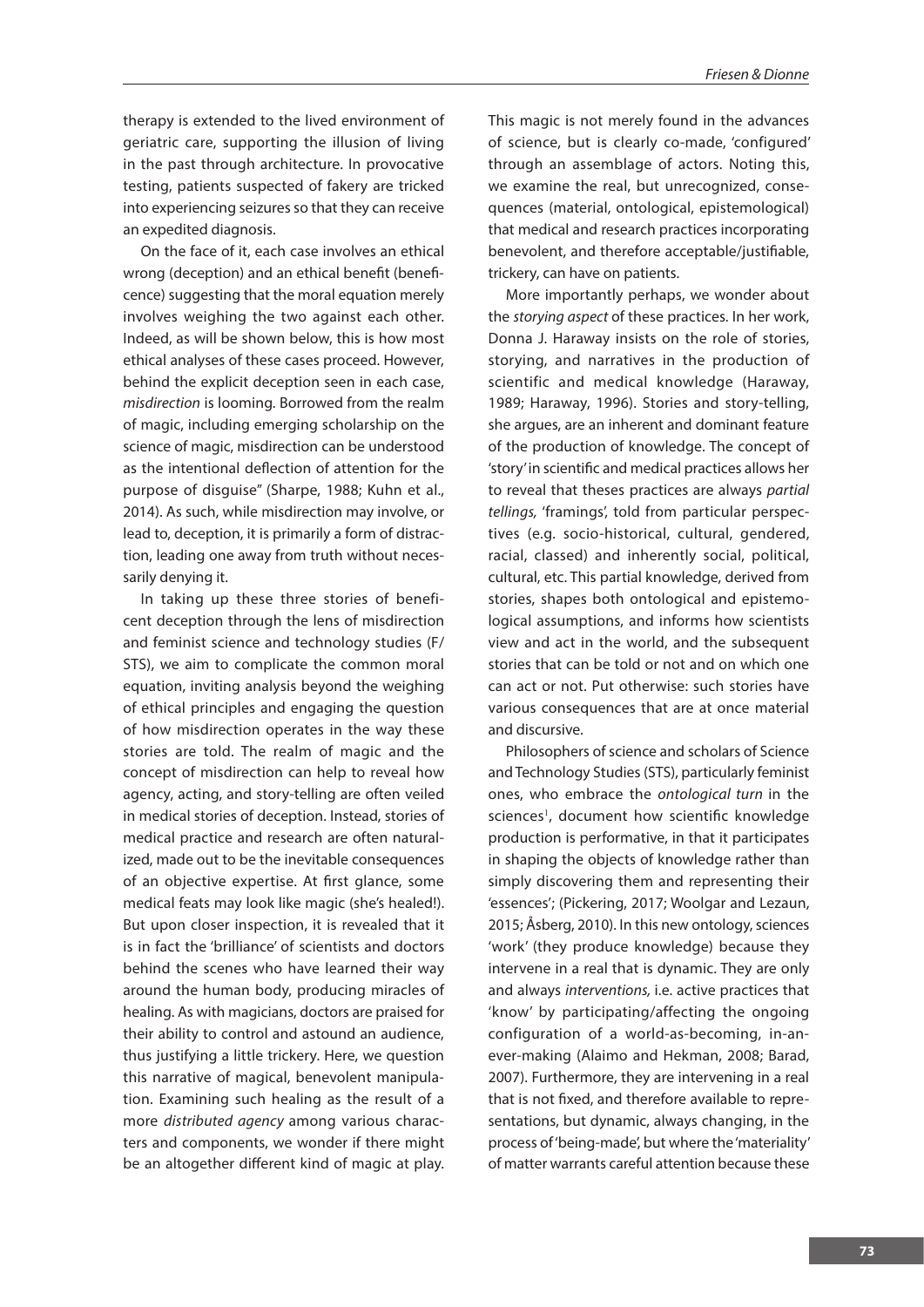transformations can never be erased, but only responded to. They can change again, but not in an infinite number of ways. This recognition that the sciences are actors in shaping our world (and thus making ontological and ethical changes), however, remains marginal at best. Epistemically, knowledge practices continue to be practised as if pure objectivity, neutrality, and distance can be achieved.

In this contribution, we invite these insights emerging from F/STS into the realm of medicine and health research with a particular focus on uses of *beneficent deception*. Our methods involve a detailed analysis of three examples of beneficent deception in medicine, particularly of the 'story-ing' they enact, we examine how these stories are told, what assumptions underlie them, and how they misdirect audiences, both those directly involved and those at a distance. We utilize a variety of texts to represent these stories, including academic publications from medical researchers, clinicians, bioethicists, and social scientists, as well as narratives found in the media. These texts offer a glimpse into the ways these stories are told by those who have the most control over the narratives that circulate around placebo machines, dementia villages, and provocative testing, leaving space for our analysis, which utilizes both the analytic of misdirection and the tools of F/STS.

In light of each story, we ask: Who is deceived within the stories? Which characters are given voice when these stories are told? How is deception justified in these stories? With our own analysis, undeniably, we, too, are telling/ creating stories – but other ones, and perhaps ones that are – we hope! – more positive, ethical, *freeing.* Hence, echoing Haraway and embracing her proposal regarding the role of stories and storying in science, we propose our analysis as a way to *enable storying,* that is, to create an occasion for more stories about these cases to be told and, perhaps, to permit new configurations. With this analysis in hand, we suggest that there is great potential laying within the tools of 'magic', including magical misdirection, but that how such magic is currently used and framed in medicine restricts this potential from emerging<sup>2</sup>.

# **Three Stories**

## *The Placebo Machine*

Experimenter: You know when you're playing outside and you get a scratch on your hand? What happens to it? Participant: It heals. E: And what do you have to do to make it heal? P: It just heals on its own. E: That's right. The body heals on its own—you don't have to do anything. That's what we study. Just as your body knows how to heal itself, your brain knows how to heal itself as well. (Olson et al., 2021: 3)

The placebo machine was dreamt up by Jay Olson, a magician and placebo researcher, whose first magic show took place when he was 7 years old, and Samuel Vessière, an anthropologist and cognitive scientist with a diverse research program (Haldane, 2019). The research project, described in detail in the paper "Super placebos: A feasibility study combining contextual factors to promote placebo effects" published in *Frontiers in Psychiatry*, brought together lessons they had learned both from the science of magic and the science of placebos. Eleven children with various treatment-resistant conditions (e.g., Attention Deficit/Hyperactivity Disorder, Tourette Syndromes, migraines, skin picking) were recruited to take part in the study. Before encountering the placebo machine in person, children were shown a video of celebrities talking about the special opportunity those recruited to the study had to experience a machine that can help the brain heal itself. A month later, participants were invited to the lab, where they first met with the researchers, who were dressed in lab coats, a science communicator, and a camera crew from Los Angeles there to document the "novel procedure" (Olson et al., 2021: 3).

First, children were briefed, reminded that the procedure will help their brain heal itself and told by another child (a 'peer mentor') about how well it had worked for him (Olson et al., 2021). Then, a 15 minute interview took place where the children were encouraged to focus on their strengths and build positive expectations about their experience with the placebo machine. Finally, participants were taken into the scanner room, where an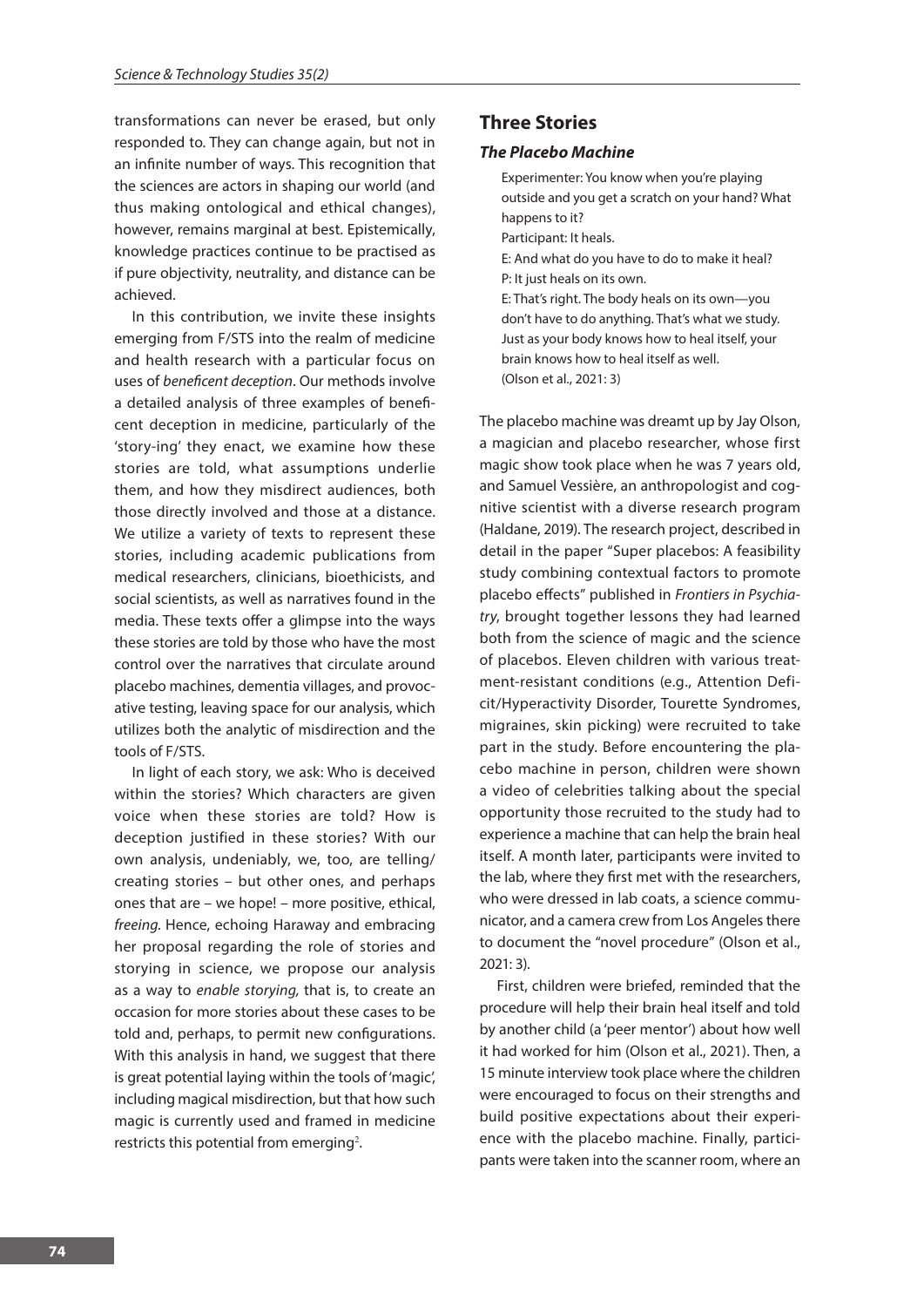impressive (but inactive) MRI (Magnetic Resonance Imaging) machine stood, accompanied by "space music" (Olson et al., 2021: 3). Children entered the scanner for 15 minutes; while inside, they were encouraged to focus on the "mental superpower" they want to develop and given suggestions like "As you slide deeper into the machine, you will find yourself feeling more and more relaxed and focused" (Olson et al., 2021: 5). Positive suggestions were again given after the scan and each child took home a watch that would buzz periodically and show a positive icon like a smiley face. Each participant came back a week or two later for another "sham MRI session" and then again for an exit interview. Follow up found that "ten of the eleven parents reported improvements in their children following the sessions. Two children showed near-complete cessation of symptoms" (Olson et al., 2021: 5).

#### *Dementia Villages*

"It's a little bit Disneyland, a little bit Las Vegas and a lot more fun for residents than a sterile nursing home." (Rogers, 2018)

In his contribution to the anthology *Care home stories: Aging, disability, and long-term residential care*, Alzheimer's expert Peter Whitehouse describes the increasing trend in long term care towards helping people with dementia to feel more at home "by allowing them to bring personal furniture and mementos when they moved in" (Whitehouse, 2017: 106). While he is supportive of this trend in general, Whitehouse notes that one facility he visited, a *dementia village*, "took this attitude to such an extreme", noting that the "unreal reality" he encountered there made him feel uncomfortable (Whitehouse, 2017: 107).

Dementia villages refer to an emerging architectural design for long-term geriatric care facilities and represent a social approach to caring for the elderly who are experiencing cognitive decline and dementia. These villages extend validation therapy from words and actions to the lived environment: "the facility creates an environment that is designed to mask the dementia by pretending that the residents are in an earlier time and place" (Whitehouse, 2017: 107). Residents in dementia villages are validated not only in their interactions with caregivers (dressed up as postal workers or grocery store clerks), but in the buildings, the furniture, the posters on the walls. Seen as an optimal design to foster, maintain, and promote autonomy as well as independent living for the person experiencing dementia, geriatric facilities are designed as villages, often from another time (e.g. 1950s or 1960s), and decorated as if they were local and pedestrian 'village hubs'. Describing his visit to De Hogeweyk, the first dementia village, built in the Netherlands in 2009, Whitehouse notes that the units "were designed to match various forms of Dutch social life (one even mimicked Indonesia for those who immigrated to the Netherlands from the former colony)" (Whitehouse, 2017: 107).

Since the opening of De Hogeweyk (also known as Dementiaville) the model has spread to the United States, Canada, the UK, and Japan (Biggs and Carr, 2016; Iakovou et al., 2019). Echoing the grand hotels of Las Vegas and the rides of Disneyland, dementia villages use the art of simulacra while suggesting that geriatric care need not be cold or a source of further trauma, but can be made into a pleasant, even dreamy, experience where those who have cognitive decline can reminisce about their past and be validated by their surroundings. Often compared to the Truman show, corridors in dementia villages are often decorated to mimick outdoor pedestrian streets and alleys, residential rooms' doors are painted as if they were individual homes, and flowerbeds, false windows, and benches decorate common areas. Aimed to both provide comforting and familiar homes for residents, that also recall and even re-enact aspects of their past, dementia villages hypothetically facilitate the agency of people with dementia. Despite these good intentions, Whitehouse wonders if perhaps we might be better off with efforts to support people with dementia to "navigate their own 'real' community", engaging in a form of "playful reminiscence" rather than the "serious fakery" entailed by dementia villages (Whitehouse, 2017: 107).

#### *Provocative Testing*

The goal of distinguishing between patients who are telling the truth and patients who are faking it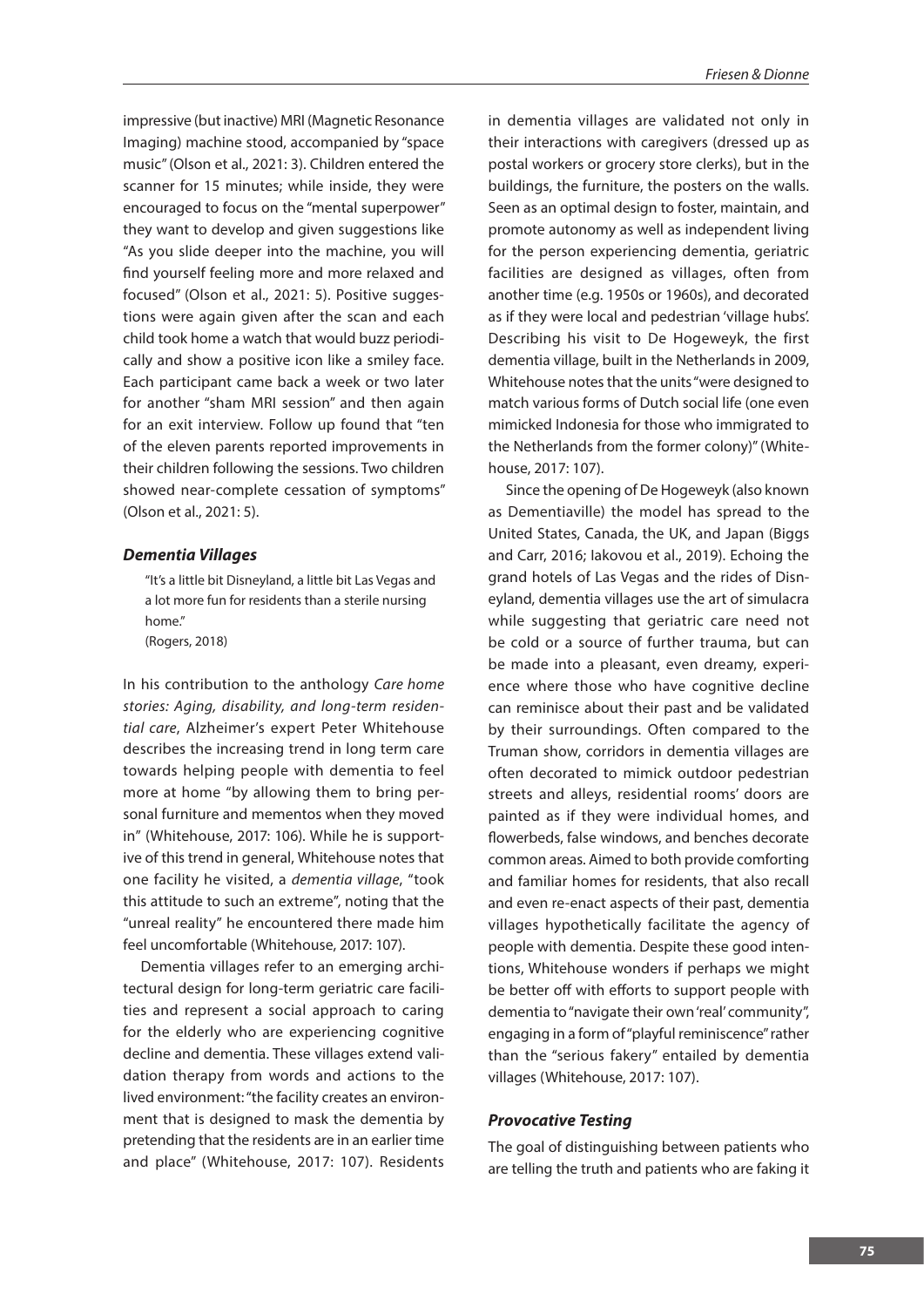has a long history in Western medicine (Goldberg, 2021). In many such cases, telling the truth is shorthand for symptoms for which a physical cause can be identified, while faking it is a stand-in for unknown or psychological causation. Provocative testing involves using deception in order to diagnose psychogenic non-epileptic seizures (PNES) (also known as pseudoseizures, or spells), seizures that are not caused by epilepsy and are thought to be psychological in origin. In his bioethical analysis of the topic, James Bernat introduces us to Ms. Lamonica, a 38 year old patient, 'in good health except for being overweight', who presents for a neurological evaluations after experiencing at least two seizures (Bernat, 2010). During these seizures, she was awake and did not display any confusion afterwards, which leads her neurologists to "suspect that her episodes were nonepileptic seizures" (Bernat, 2010: 854). The chief neurologist decides to use *provocative testing* to confirm this suspicion, so the nature of Ms. Lamonica's seizures can be uncovered, and quickly.

To this effect, Ms. Lamonica first has EEG electrodes attached to her scalp and an intravenous catheter inserted (Bernat, 2010). She is informed that a solution that typically provokes a seizure will be administered. This is, however, false. The solution is simple saline, a pharmacologically inactive substance which acts as a nocebo, generating negative expectations and provoking a seizure in some patients<sup>3</sup>. Ms. Lamonica is told that if a seizure occurs, the administration will stop, and, consequently, the seizure. If the EEG reading is normal throughout the seizure, it is concluded that the nocebo effect, operating through negative expectations, caused the seizure, not the substance. In such cases, the patient is 'caught out' and the psychological nature of the seizures revealed. The neurologist will then likely refer the patient to a psychiatrist. This was the case for Ms. Lamonica, who had a seizure after the saline administration while her EEG recording remained normal. Afterwards, we are told, the neurologist "wrestled with the question of whether to tell Ms. Lamonica that the provocative test had been a ruse" (Bernat, 2010: 855).

# **Telling these stories otherwise: It** *matters* **how stories are told**

As Haraway points out, "it matters whose stories tell stories" and stories *matter* (Haraway, 2019: 565). How stories are told and by whom have multiple effects, many of which are not or cannot be known, and are often not considered. Furthermore, stories are also never the sole domain of the *discursive*; they incur *material* effects and they also are *performative.* In this section, we examine the telling of these stories in greater detail. We ask: Who is deceived within the stories? Which characters are given voice when these stories are told? How is deception justified? Through our analysis, several forms of misdirection come to light. We reveal how these stories do not merely describe the world, in an objective fashion, but select certain characters, create particular narrative arcs, and point towards specific arguments. In doing so, other characters are hidden, different narratives become invisible, and some arguments slide out of view. As such, these tellings constitute an ongoing and surreptitious form of misdirection, one that is not always intended or even known to those doing the telling; and all have various*, material* consequences, that should not be sidelined.

Crucially, through our analysis of these stories and the misdirection contained therein, we are telling new stories. In doing so, we hope to reveal the way in which all of these stories, those we analyze and those we produce, are partial and limited. In constructing alternative stories, however, we aim to show that it is possible to *open up* to more productive uncertainty in medical practices and research. These new stories, we hope, may open up more onto-ethical medical practices, favoring relationships, and fostering new knowledge of health, illness, and healing. Current 'framings' and stories can reinforce simplistic and ultimately dangerous notions of reality and causation in biomedicine, that warrant a reckoning. As a result, we also advocate an *ethic of response-ability* in taking up magic in medicine.

#### *Who is deceived within in these stories?*

In each of these tellings, some characters take on the role of the 'magician', doling out deception, while others constitute 'audience members', on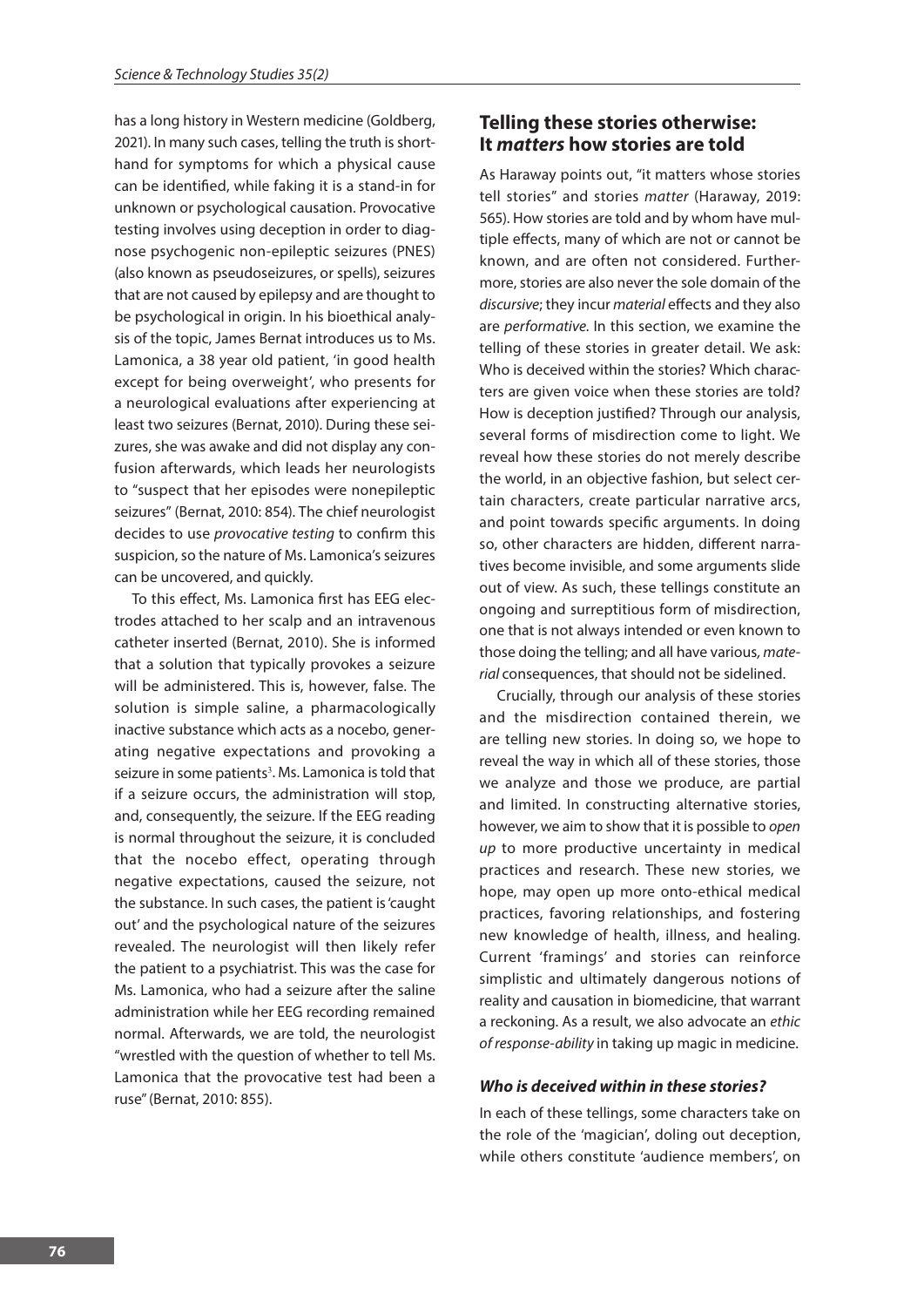whom the trick is played. It is noteworthy who is selected for each role. Magicians, those who are in control and writing the script, generating the experience for others, are played by the experts in each scene. In the placebo machine experiment, researchers take up the task of creating an illusion of neuroenchantment for participants (Ali et al., 2014). In dementia villages, architects, health professionals, and orderlies, all engage in daily deception to produce a novel 'reality' for residents. In the clinical practice of provocative testing, doctors attempt to trick patients into experiencing pseudo-seizures, to determine if those seizures are *really real*. Audience members are on the receiving end of the 'entertainment', unaware of what is taking place behind the scene and uninvolved, construed as both passive and active: they participate in the action, the 'doing', but unknowingly and unintentionally, while following along, *somewhat* willingly. The choice of which patients are to be deceived in each story is revealing; these characters and their descriptions invite paternalism, welcomed in the name of benevolence, thus misdirecting readers away from their agency and towards the importance of others acting in their best interest.

#### **Placebo Machine**

Lying to children is widely accepted, from Santa Claus and the Easter Bunny, to where a dog goes after it dies, to whether a dish contains broccoli. Paternalism, in the form of deciding for children, is also commonplace: what they eat, where they go to school, and where they live, are all choices frequently made by others for their wellbeing. Children are construed as imaginative, playful, and trustworthy, making them ideal audience members for a magic trick. The placebo effect is a particular kind of medical 'magic' that many argue is real and powerful yet has not been exploited enough (Benedetti, 2009; Miller et al., 2013). To perform such magic, children constitute ideal participants given the desire of many of them to play along and to please. Interest in placebo effects in children is longstanding and suggests there may be an increased power of placebos in those who have yet to grow into skeptical adults (Weimer et al., 2013). However, some placebo scholars raise questions about whether these documented

placebo effects exist in the children themselves or whether they might be better understood as instances of 'placebo by proxy', where hopeful parents and teachers report positive changes in a child's behavior, driven by their external expectations (Whalley and Hyland, 2013; Waschbusch et al., 2009).

In the context of the placebo machine, the children selected to participate are especially good contenders because they have a hodgepodge of conditions (e.g. ADHD, Tourette Syndromes, migraines, skin picking) found to be responsive to placebo treatments (Olson et al., 2021). The participants had also "already undergone conventional treatments with little or no effect" (Haldane, 2019). Because of this, ethically dubious interventions, such as those involving deception, are more likely to be accepted: there is little available for these patients. Such interventions may be seen as 'better than nothing', since the medical apparatus has often, in a sense, given up on them. In some cases, this desperation can boost the expectations of parents and children alike, contributing to increased placebo effects. Yet in other cases, they may feel hopeless, as nothing has worked, generating nocebo effects instead.

#### **Dementia Villages**

In dementia villages, those on the receiving end of the deception are also unlikely to raise significant concerns, given the preponderance of deception that already exists in their care. Practices, attitudes, and guidelines regarding deception are frequently discussed in literature related to the care of individuals living with dementia (Tuckett, 2012; Cantone et al., 2019; James et al., 2006). Validation therapy offers an example of such a focus, suggesting that rather than fighting against or repeatedly correcting the beliefs and impressions of those with dementia, we ought to validate them. As one therapist working with patients with dementia put it, "It's much better to validate with them and let them think what's in their mind is real than to disillusion them. They are happier in their little world" (Tuckett, 2012). Given the normalized uses of deception in dementia care, a little more blurring of the truth may be viewed as harmless.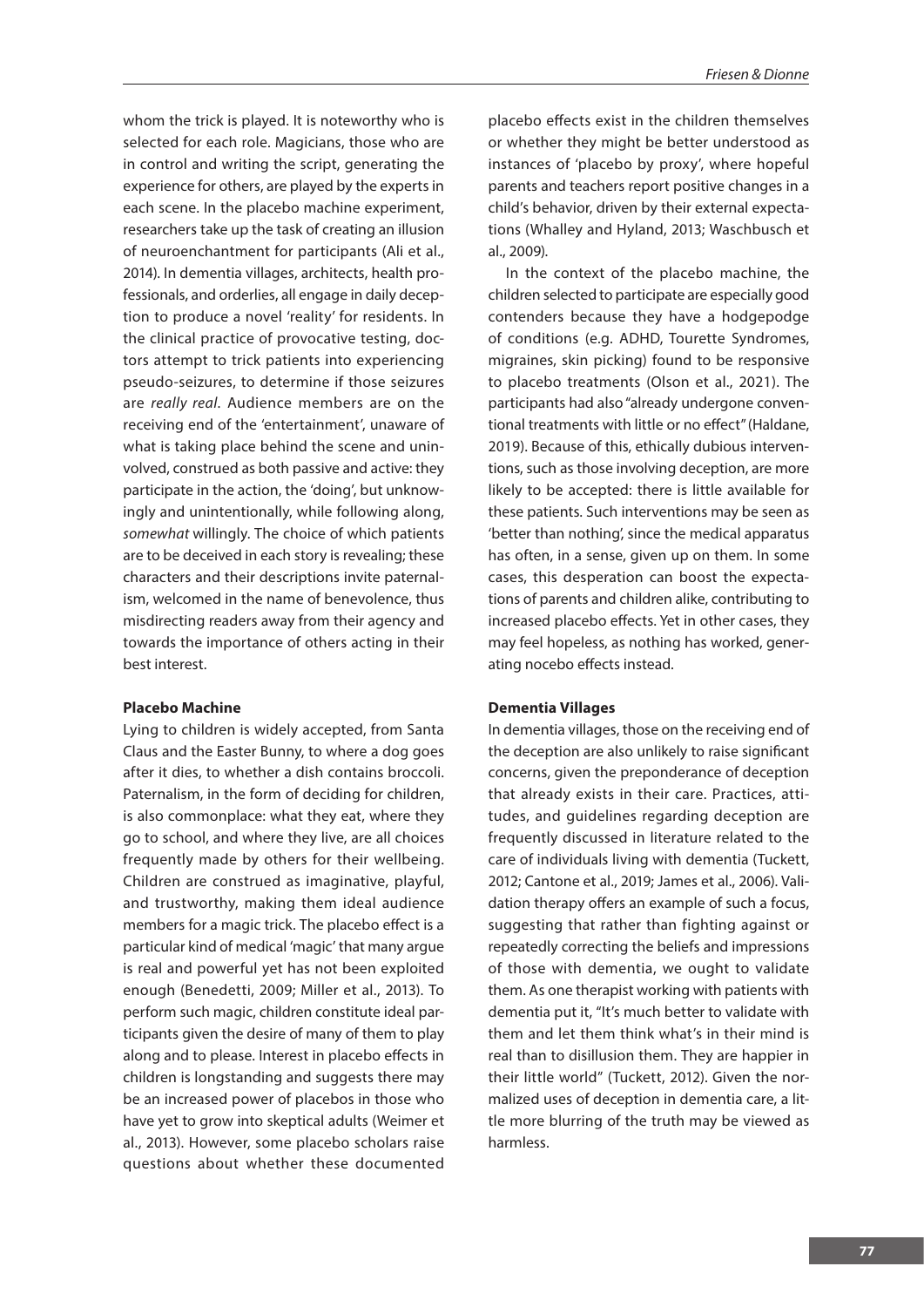Playfulness and deception also often go hand in hand. One nurse describes her approach to care of dementia patients: "I bullshit with those residents who are not in reality. You play along with them, those with dementia" (Tuckett, 2012: 13). The notion of playing with patients highlights the parallels between how patients with dementia and children are seen. As with children, the autonomy of patients with dementia is often considered non-representative or inexpressible, and so is often overruled or not considered. Dementia patients are also often compared with children or described as exhibiting 'childlike behavior'. In describing the results of qualitative interviews with family members of people living with dementia, the authors noted that childlike behaviors were often used, including "playing with soft toys, mimicking a child's voice or playing and running about" (Tyrrell et al., 2020: 6).

#### **Provocative Testing**

Who is most likely to be subjected to the trickery of provocative testing? Because infusing saline along with a nocebo expectation aims to catch a patient in the act of fakery, it is unsurprising that those implicated in this 'magic show' are those who tend to raise the most suspicion amongst health care professionals. Takasaki and colleagues remark that there is a "preponderance in adolescent females" in the population that suffers from PNES (Takasaki et al., 2016: 4). These patients are often reported to have "dramatic, emotional, and erratic" personalities, igniting stereotypes of teenage girls and attention-seeking performances (Takasaki et al., 2016: 4). What's more, these patients often have psychiatric comorbidities, especially in children and adolescents diagnosed with psychogeneic seizures, 84% and 49% of whom respectively have also been given a psychiatric diagnosis (Takasaki et al., 2016). In adult patients, personality disorders appear to be common in patients diagnosed with PNES, particularly those associated with cluster B, which are often linked to histories of sexual abuse from a trusted other (family member or friend) (Takasaki et al., 2016; Kanner et al., 2012; Devinsky et al., 2011; Bernat, 2010). Those diagnosed with such personality disorders are among the most despised and disparaged of patients in health care. "Derogatory

and cynical" jokes about patients with borderline personality disorder are common in medical schools, while clinicians often see such patients as not suffering from a 'real' illness, blame them for their own suffering, and view them as a drain of medical resources (Kealy and Ogrodniczuk, 2010; Wear et al., 2009).

Unsurprisingly, patients are aware of their suspicious status within clinical settings. In qualitative interviews with patients diagnosed with PNES, a common theme across patients has been "a perceived lack of understanding or disbelief by professionals" (Rawlings and Reuber, 2016: 106). As one patient put it, "As long as others understand me, and don't think I stage or simulate seizures, it is all right" (Karterud et al., 2015: 110). The provocative test is likely to affirm such concerns in patients. Not only do they feel distrusted by their caregivers, but those caregivers have devised tests in order to catch them in their perceived dishonesty, and in doing so, document a justification for their distrust. As such, patient distrust is well-founded, and it is unsurprising that feedback loops are often created between the distrust of providers towards patients and distrust of patients towards providers (Buchman et al., 2016). This should give one pause in thinking about the ways of relating that may be engendered through the use of terms like 'treatment resistant', 'non-compliant', or 'difficult patients', which often circulate in medical settings, particulary those dealing with the 'psychosomatic' terrain (Chamberlin, 1998).

#### **Paternalistic magic?**

Western medicine is known for its long tradition of paternalism, particularly in areas of medicine concerned with the mind, as in each of these cases (Code, 2018; Code, 2006; Munthe et al., 2012; Loignon and Boudreault-Fournier, 2012; Hansson and Fröding, 2020). The authority and superiority of the doctor is cultivated in a multitude of ways and places, within healthcare organizations, among the profession itself, but also societally. The knowledge of the doctor is seen as exclusive, an authority with limited access. Western history is fraught with instances where the medical profession has been used to deprive others of their knowledge, experiential or other (Merchant, 1981;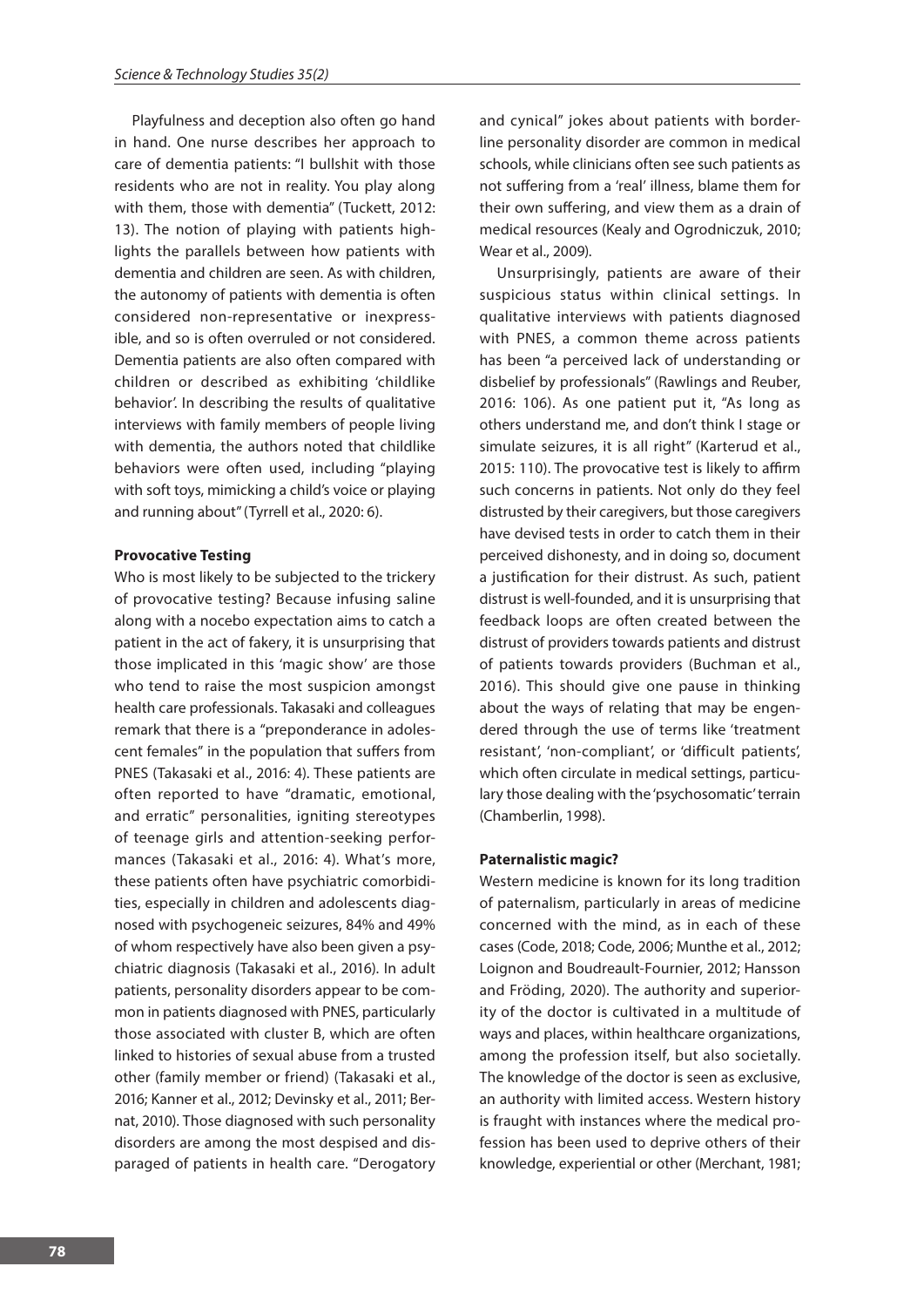Code, 2006). Such instances are especially common in cases of those who are defined by their unreason, by virtue of being considered mad (Foucault, 2003).

Such paternalism can also be seen in the selection – *storying –* of the patients chosen for beneficent deception in medicine. Who better than children, aging adults with cognitive impairments, or women who might be 'faking it', and particularly those with conditions seen as hopeless? Because we're used to seeing each of these groups treated paternalistically, they are natural and fitting audience members when it comes to deceptive practices in medicine. Selecting such participants as candidates for beneficent deception is a form of misdirection; it invites us to focus on their lack of autonomy and the likelihood of benefit, as opposed to the trickery involved.

## *Which characters are given voice when these stories are told?*

Another form of misdirection can be found in the way 'characters', in each of these stories, are given, or not given, voice. In each story of medical innovation, characters must be developed and described. As we have seen, the characters being deceived and those doing the deceiving fit within preconceived notions of control and agency. But who takes center stage in the telling of the story, of the regaling of the trick, depends on how successful it was. A magician is celebrated for a remarkable trick, just as researchers, architects, and doctors are congratulated for their successes. In cases when these experts fail to execute their vision, however, other lines of visibility, responsibility, and blame are drawn.

#### **Placebo Machine**

In Olson et al.'s (2021) reporting of the placebo machine, the voice of only one participant from the experiment appears within the authors' manuscript. This participant, 12 year old Maria, had been compulsively picking her skin, while awake and asleep, for two years. Her mother has been required to bandage her arms and face each morning and she frequently developed skin infections. However, after her experience with the placebo machine (including an additional session

provided by the researchers), Maria experienced a miraculous recovery. While all other participants are spoken for by their parents or by the researchers within the article, Marie is quoted directly:

At first I was confused, because I was just going into the machine and I was like, "What is this doing?"... And then after another two sessions, I started to notice you feel more relaxed, calm, confident. And I noticed I wasn't picking as often. I didn't have the urge to pick.

When you [exit the machine], you learn how to lie down and go into that same state that you were in inside the machine, and after a few sessions, you don't even need the machine any more. So if I have another problem, I can just do it myself now. (Olson et al., 2021: 5-6)

An ideal audience member, Maria offers compelling evidence for the magic of the placebo machine: not only does her urge to pick disappear, but she is able to access the healing qualities of the experiment on her own, without the need for the elaborate show contained within the experiment. As suggested by the researchers, *her brain is healing itself*.

Those who did not fare as well as Maria are given much less voice within the scientific story of the placebo machine, however. In particular, one child who participated in the experiment "demonstrated no noticeable improvement" (Olson et al., 2021: 7). While very little is said about the participant, the authors point out that the 6 year old "was oppositional with his mother and the experimenters", "showed little interest in the procedure", and "expressed scepticism about the machine" (Olson et al., 2021: 7). It seems that, in this case, the audience was uncooperative and unwilling to play along with the magic trick. In analysing the lack of effect of the placebo machine on this participant, the researchers point to the 'oppositional' nature of the child as well as his 'scepticism', suggesting that the failure of the experiment can be located 'all in his head'. Nothing is said about other factors that may have contributed to the child's experience, directing blame and responsibility solely towards the 6 year old child who lacked enthusiasm for the placebo machine. This type of narrative is common in placebo research, in which one's attitude or mindset is often thought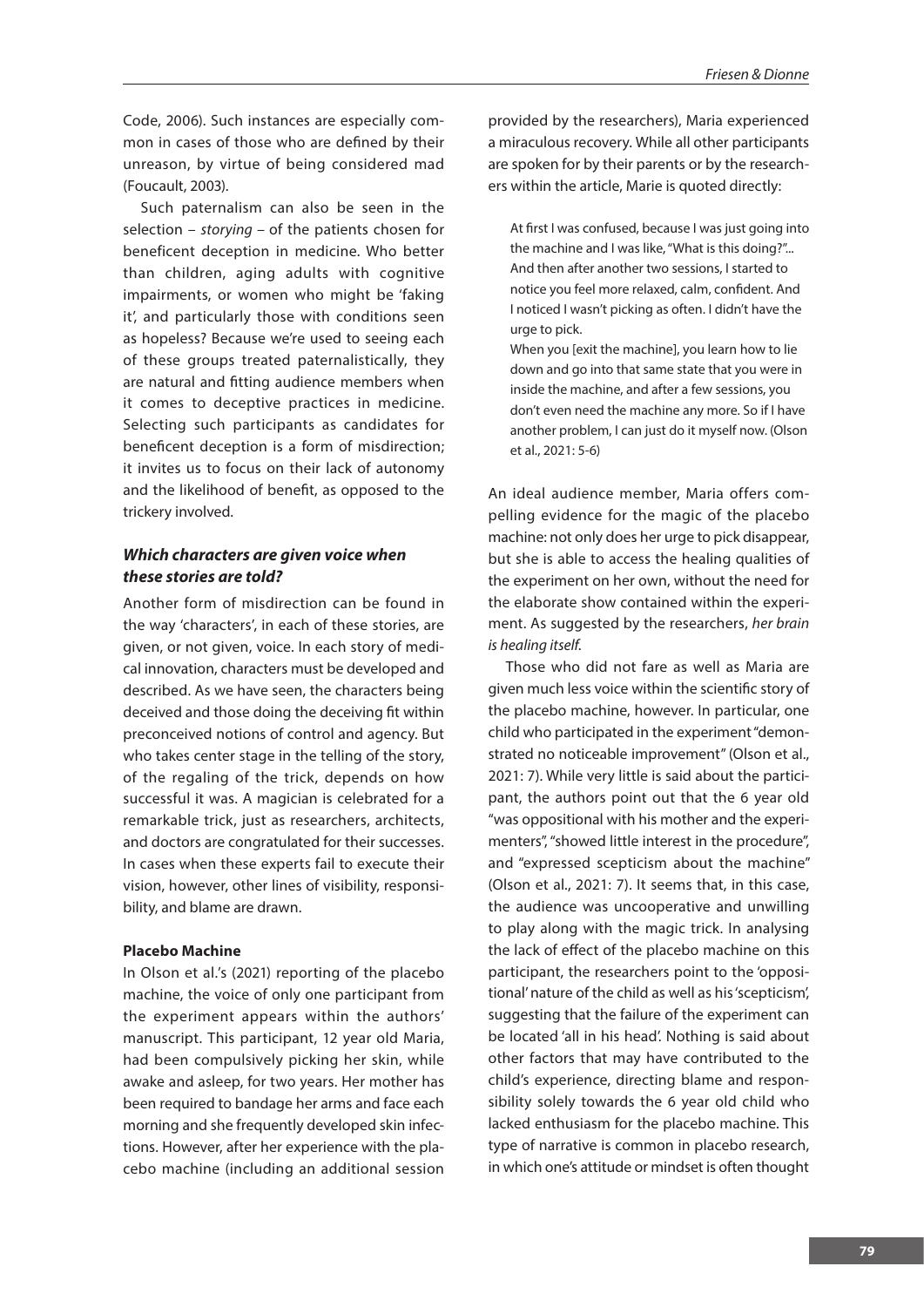to be an essential ingredient of the causal story (Friesen, 2019). These dual explanations, in which a participant is blamed for an unsuccessful experience, and the magic of the experiment credited as a successful experience, misdirect audiences towards one form of causation when results are positive and another when results are negative.

#### **Dementia Villages**

In discussions of dementia villages, the voices of the most crucial audience members, those living with dementia, seem entirely absent. Despite reading widely on the topic, we could find no retelling which included the voices of residents or lived experiences of the villages. Instead, the comfort of family members dominate in discussions of dementia villages. An article describing a Canadian dementia village simply called *The Village* (in Langley, near Vancouver) includes pictures of a mother and daughter, the former being a resident of *The Village*. Interviews, however, only include the daughter's experiences. Residents are mentioned throughout the article in relation to their ability to "roam free" and "wander", inviting comparisons with animals or children (Griffin, 2019). Moral discussions of dementia villages also center around family members, especially the difficult choices they must make about where to "put" their loved ones<sup>4</sup>. This focus naturalizes the idea that those with dementia or cognitive decline cannot be involved in decision-making processes or have autonomous goals, needs, values, or desires. Communication with them is seen as impossible, rather than difficult or different. People with dementia are construed as entirely and irremediably lost in their heads, their independent realities, inaccessible to others who are required to make decisions for them<sup>5</sup>.

#### **Provocative Testing**

Here too, the voices of those most likely to be administred provocative testing are mysteriously absent. A recent systematic synthesis of 21 qualitative studies describing the experiences of patients who have been diagnosed with PNES, the topic of provocative testing does not arise once (Rawlings and Reuber, 2016). Despite being a common topic in medical literature related this condition, the views of patients on these decep-

tive tests seem not to be sought within qualitative research. The absence of patient voices serves to create particular kinds of characters in the stories told about provocative testing, those that 'raise suspicion' from medical practitioners in terms of their capacity and likelihood to 'tell the truth'. In contrast, despite lying to patients, clinicians are described as beneficent and worried about engaging in such deception; as one paper puts it, "Courage is needed to communicate the diagnosis, which may be emotionally taxing for all parties involved" (Takasaki et al., 2016: 7). Patients, in contrast, are portrayed as suspect, thus reinforcing notions of responsibility and blame that linger in the background of stories of provocative testing, but also justifying that doctors must make those difficult decisions of choosing deceptive means, to help the patient – *in spite of themselves*. Furthermore, the test doles out responsibility for one's suffering with immediacy and certainty. The provocative test is said to determine *once and for all* the cause of the patient's seizures – particularly whether the source of their suffering is 'all in their head'.

#### **Partial Stories**

These stories are revealed here as *partial* stories (Haraway, 1988)<sup>6</sup>. All tellings are partial (perspectival and incomplete), but the vast majority are told from the point of view of omniscience in Western culture, as Haraway (1988) points out: the way the story is framed, as precisely *not* a story but the 'sole presentation' of facts<sup>7</sup>. As a result, no other storyline is allowed. The medical stories presented above stem from the perspectives of magicians, of experts; readers are thus (mis)directed towards some characters in these stories and away from others. With the exception of Maria and her miraculous recovery, essential players in these stories vanish within their tellings. Yet despite their invisibility, 'audiences' – those on the receiving end – play a crucial role in successful magic tricks. A magician cannot perform to an empty room, just as researchers require participants, architects require dwellers, and clinicians require patients, on which to exercise their expertise as well as explore innovative techniques. Every telling makes choices, highlighting some parts of a story and leaving some out, conveying what is deemed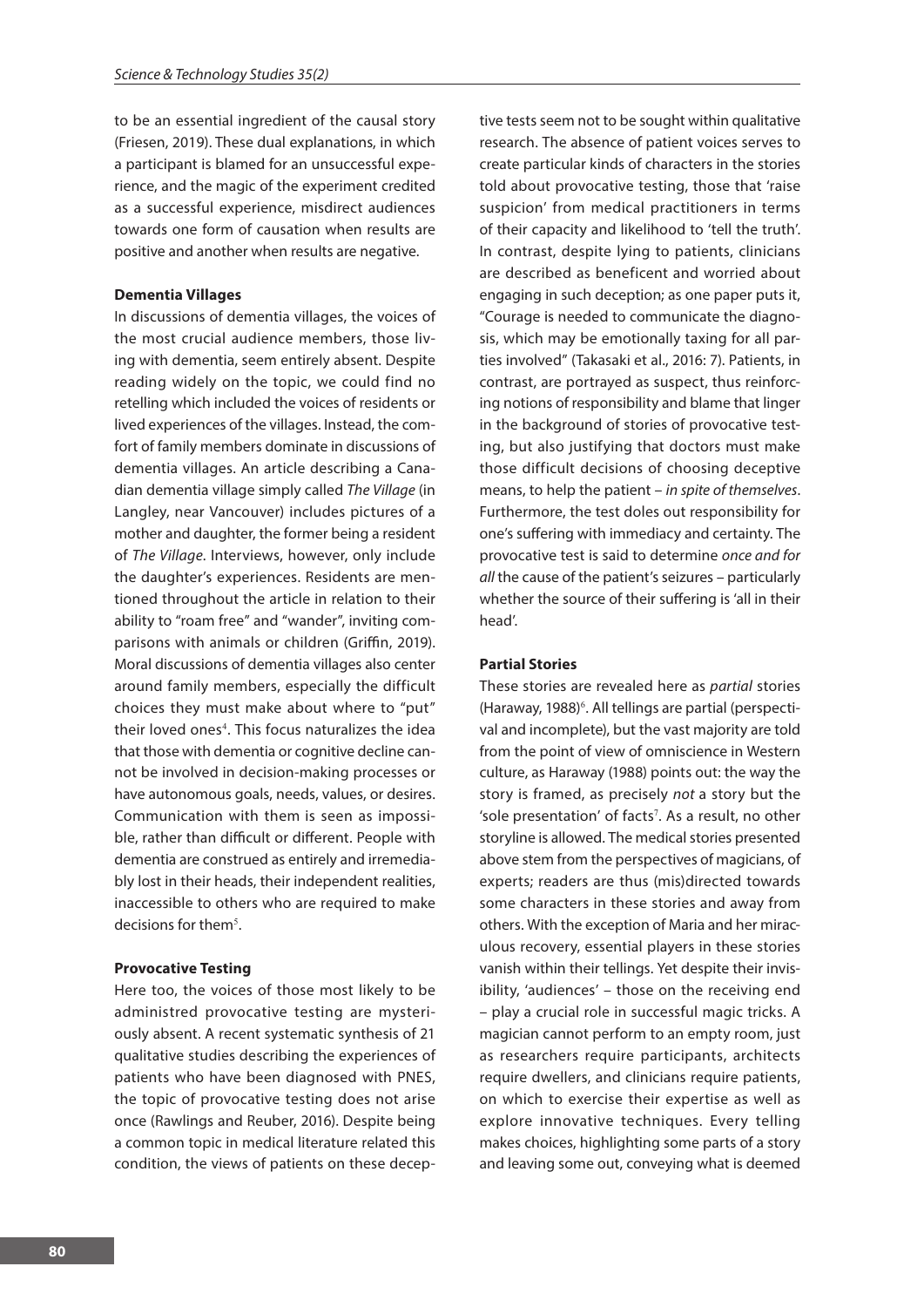valuable or not, what *matters* or not. In these stories, some characters are made up as good/ responsive (Maria), as bad/non-compliant (the skeptical child), as invisible/non-communicative (residents of dementia villages), or as untrustworthy/malingering (patients presenting with uncommon seizures). As such, new kinds of patients are made up, and with them, new spaces of possibilities, new moral concerns, and new medical practices arise (Hacking, 1986).

# **How is deception justified within these stories?**

Across each of these stories, deception looms large, and those writing the stories are well aware of its centrality. In discussions of the placebo machine, dementia villages, and provocative testing, ethical musings on deception take up considerable space. Misdirection takes place here too, following a familiar bioethical arc, in which beneficence and autonomy are in conflict, and one must be chosen to win out. In each of these stories, the importance of the benefits gained from deception are emphasized and the losses associated with being lied to are downplayed, directing readers away from the risks of dishonesty in medicine and towards the fruits that can be gained from such dishonesty.

#### **Placebo Machine**

Despite placebos being known as "the lie that heals" (Brody, 1982), the researchers behind the placebo machine offer a nuanced discussion of the way deception shows up in the project. On the one hand, they note "in our study, there was little lying"; on the other, they admit "the procedure used copious implicit deception" (Olson et al., 2021: 7). As a result, deception in the placebo machine experiment is complicated to trace. The researchers note that on the initial phone call: "We fully briefed parents on the procedure, explaining that it was non-invasive and based on the placebo effect as well as positive suggestion" (Olson et al., 2021: 3). Later, before entering the scanner, participants and their families were told that "everything that we say and do, everything you see around us, this equipment, these lab coats, as well as the machine" is part of the suggestion procedure

(Olson et al., 2021: 3). Despite this, a number of aspects of the study mislead participants and their families into thinking that the machine is *anything but* inactive: when entering the scanner room, participants and family members were asked to remove any metal objects from their pockets, an action that might quickly replace an understanding of the machine as inactive as one that is active (Olson et al., 2021). In addition, celebrity endorsements, lab coats, high-tech equipment, cognitive reframing, positive suggestions, and the camera crew, all suggested that the machine was something special (Olson et al., 2021).

Olson and colleagues, well aware of the dynamics of magic shows, note that "telling audiences that a performer is a magician does not stop them from believing the magician has supernatural powers" (Olson et al., 2021: 7). Similarly, with the placebo machine, children and parents alike continued to act as if the scanner was active and powerful, even after being assured that any healing was self-healing. Olson and colleagues suggest, in response to this complex reality, that deception should not be thought of simply as lying or failing to tell the truth, because implicit factors can deceive just as much as explicit statements. Instead, they offer, deception might be best conceptualized as "based on its outcome (i.e., participants holding false beliefs) rather than its process (i.e., the type of deception used)" (Olson et al., 2021: 7). This suggestion aligns with an emerging research programme focused on open-label placebos, placebos given to research participants who are well aware that the pills they are taking are 'mere placebos', but who have been encouraged to think about the power of placebo effects and take the pills in a regular, ritualized way (Kaptchuk, 2018). Some of the early experiments involving open-label placebos have been remarkably successful in generating symptom relief in research participants who suffer from migraines, chronic low back pain, and irritable bowel syndrome, as well as children with diagnoses of ADHD (Kaptchuk et al., 2010; Kam-Hansen et al., 2014; Carvalho et al., 2016; Carvalho et al., 2020; Sandler and Bodfish, 2008). This research indicates that the narrative of placebos as merely lies that heal may be too simple. Instead, it opens up space for a more complex, and perhaps more magical,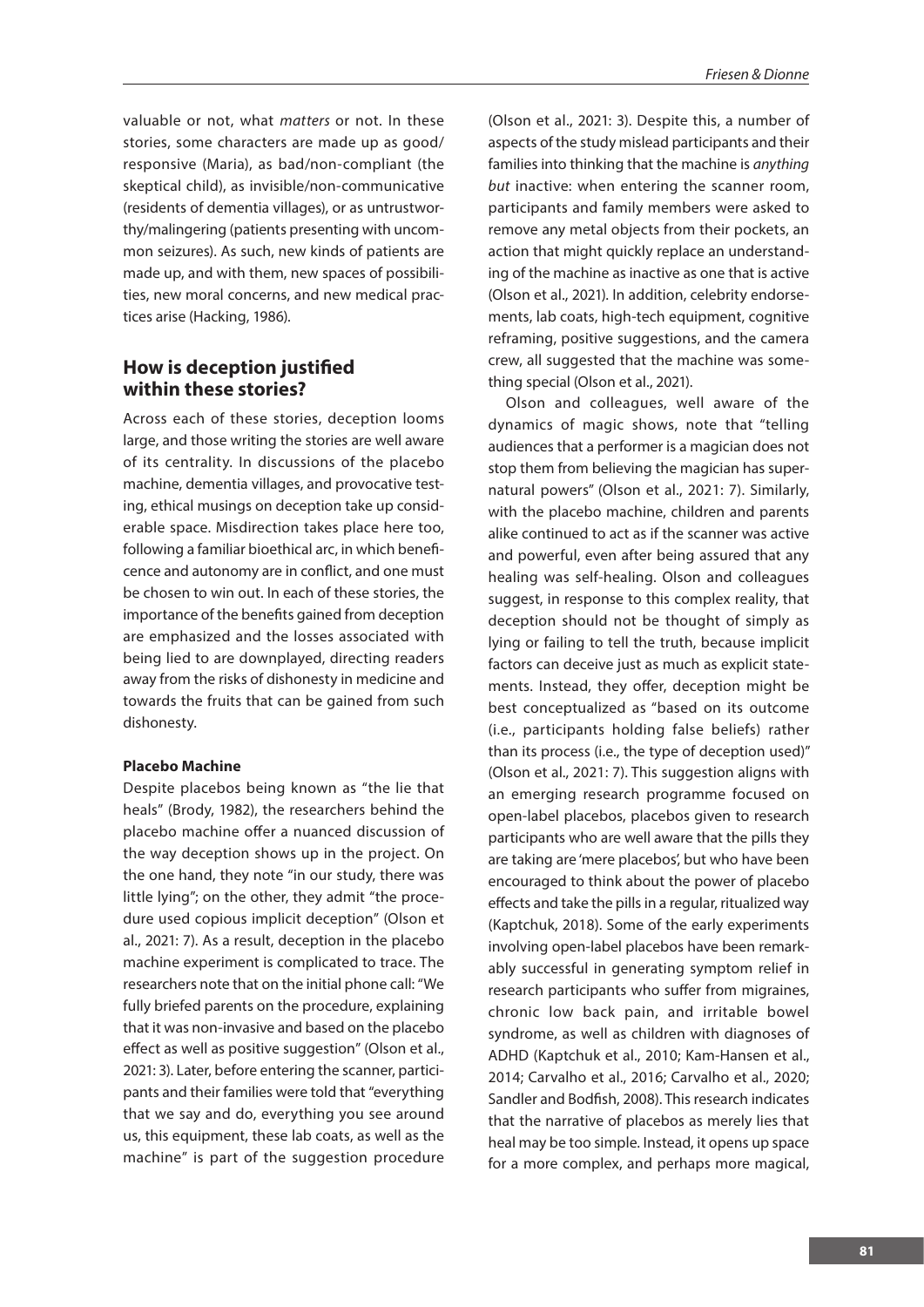understanding of placebo effects, one that doesn't require (explicit) deception for success.

Despite their honesty about deception, the manuscript by Olson et al. contains an implicit argument in favour of using deception in medicine for the sake of beneficence<sup>8</sup>. By highlighting the stories of success and downplaying the narratives of 'failure' with the placebo machine, the authors shape a story of promise, of healing potential, that outweighs any concerns about autonomy that may be bubbling up in the background.

#### **Dementia Villages**

Misdirection in discussions of dementia villages acts at the level of directing attention and awareness away from other questions and critiques of geriatric care facilities and the 'management' of aging adults with cognitive issues. This is done notably by creating a false dichotomy and therefore a false choice between two, oppositional, options. This dichotomy offers, on the one hand, the cold, depersonalized, fluorescent geriatric care facility that is associated with possible (re)traumatization and exacerbation of ill-health, aggressive behavior, confusion, disorientation, and depression, and, on the other hand, dementia villages, described as warm, familial, friendly, comforting, playful, innocent, validating, and fuelled by good intentions. As Adams and Chivers have pointed out, dementia villages, construed as caring villages, offer "a direct counterpoint, in every conceivable way, to the uncaring institution" (Adams and Chivers, 2021).

While dementia villages inscribe themselves in a *social turn* in care, these new models are not without important criticisms (Dolan, 2010; Cribb, 2000). Most criticisms emphasize the problematic 'normalization' of lying and deception, for some people, and how such facilities are inherently infantilizing and patronizing for the elderly, therefore negative (Steele et al., 2020b; Steele et al., 2020a). The social construction of the older person with cognitive decline, as no longer reachable, *lost* in the person, serves as justification for playfulness from family members and carers and a sense of 'deresponsibilization' with regards to truly getting to know the new person. Futhermore, despite dementia villages being described as utopian settings where residents wander happily in innocent reminiscences, these settings raise questions in terms of the human rights infringement of most dementia care facilities that promote the isolation and perpetuate the containment of people with dementia. Adams and Chivers note that, "the dementia village is a walled, gated community, not unlike a prison in its site plan" (Adams and Chivers, 2021). Residents in dementia villages remain removed from and even prevented from contact with the rest of society; they cannot access other communities. This increases the likelihood of abuse and neglect behind closed doors. How dementia villages replicate these aspects of standard geriatric facilities is largely absent from the mainstream narratives about these new and promising designs. The question regarding the residents' capacity to be part of the larger community, of society, remains brushed off.

The central role of deception in dementia villages is frequently justified through the invocation of beneficence. A news article describing De Hogeweyk notes that the "residents … require fewer medications, eat better, live longer, and appear more joyful than those in standard elderlycare facilities" (Tinker, 2013)<sup>9</sup>. This aligns with justifications that practitioners offer when asked about the role of lying in dementia care. As one therapist put it, "that's why we have to tell a lot of lies. Because it's for their benefit" (Tuckett, 2012: 13). In line with this, draft guidelines developed for the practice of lying in dementia care list as the first guideline "Lies should only be told if they are in the best interest of the resident, e.g. to ease distress" (James et al., 2006: 800)<sup>10</sup>. But who is most likely to benefit from a dementia village, and therefore sought and selected to become residents? These villages harken back to a time that may be remembered much more fondly by some than others. In De Hogewyck, residents can choose rooms decorated according to seven archetypes, said to reflect the Dutch population: Homey ("a simple life, focus on housekeeping and family"); Christian ("religion is an important part of life, may affect lifestyle choices"); Craftsman ("traditional, hardworking, early to rise/early to bed"); Arts and culture ("international travelers, colorful interior design, more adventurous in food choices"); Aristocracy ("formal, classic design,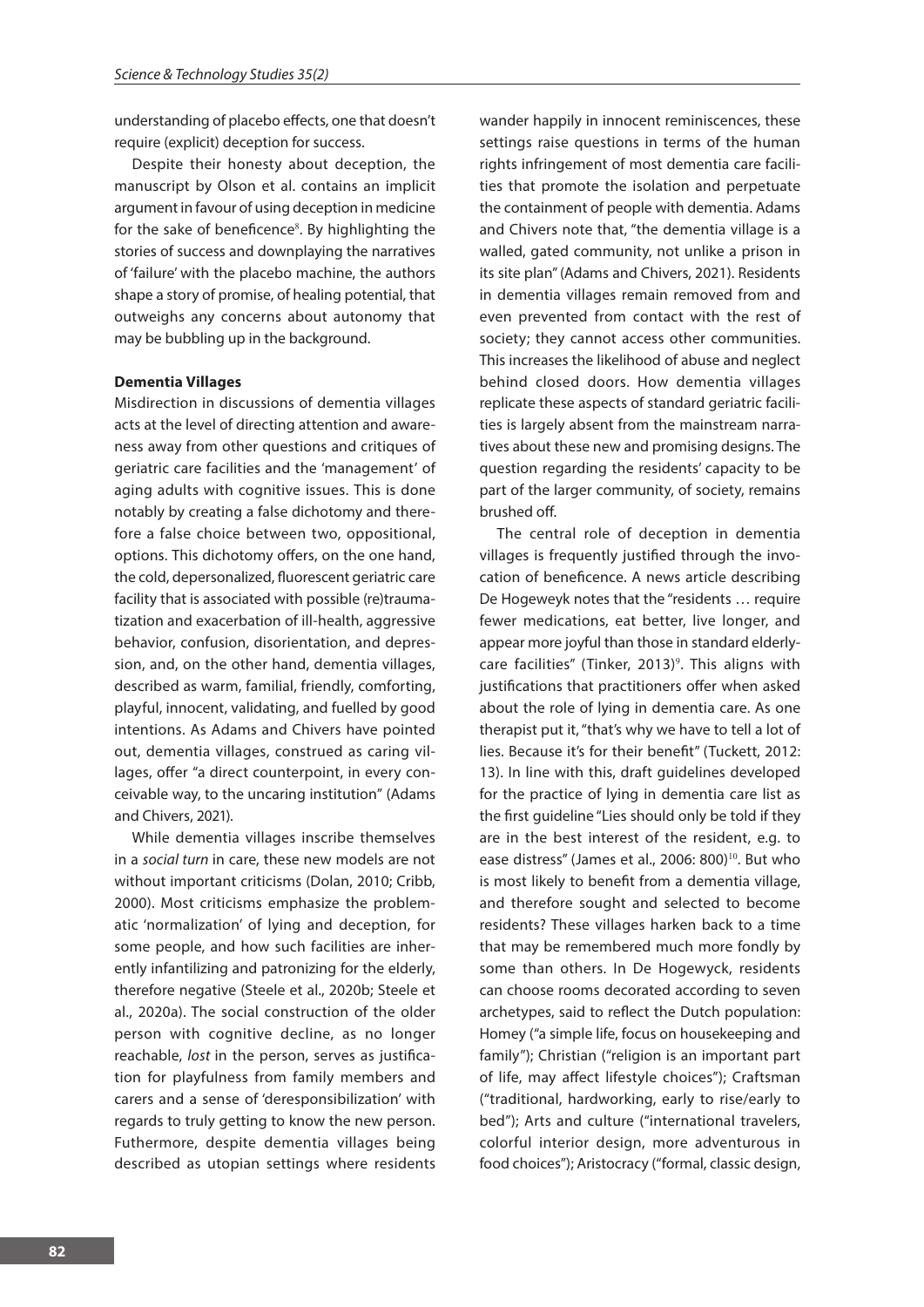accustomed to having servants"); Indonesian/ Colonial ("interested in nature, spirituality, Indonesian food"); and Urban ("outgoing, informal") (Glass, 2014: 77)

These themes/archetypes raise questions regarding the cultural biases and social norms that can be reproduced and reinforced, including those fostering social discrimination. Favouring the 'familial past' is presented as comforting, non-confrontational, validating, but it raises the question of who are the ideal residents and how racism, sexism, homophobia, etc., can be naturalized. "You're allowed to live in the mental and physical space that makes you the most comfortable", says one author describing dementia villages (Rogers, 2018). For whom is this replicated time most comfortable with for, is the question we are left with $11$ .

#### **Provocative Testing**

Discussions of the ethics of provocative testing, given the trickery involved and the importance of trust and autonomy in medicine, are common. As above, the importance of weighing risks and benefits dominates these discussions. As Takasaki and colleagues ask, does the "harm of subterfuge outweigh the good that comes from an expedited diagnosis?" (Takasaki et al., 2016: 7). Many discussions point to the costs of not using deceptive testing for diagnosis. Diagnosing PNES through other means, we are told, is lengthy, resourceintensive, and demanding on both patients and practitioners. Seizures often occur infrequently, and are therefore difficult to document, record, and examine. Equipment for EEG testing is not usually at hand and easy to hook up in time. By contrast, the deceptive saline test is viewed as rapid, relatively safe, and relatively effective. Because the treatment is 'merely a nocebo', the physical risks are thought to be minimal; and after the test is finished, there seems to be no doubt that a seizure or other negative effects will cease automatically once the injection is stopped.

Most importantly, having a definitive diagnosis, and sooner rather than later, is viewed as primordial. Selim Benbadis argues that it is *unequivocally more unethical* to leave a patient without a diagnosis or with a wrong one for these could have dire medical consequences (e.g. fatality)

(Benbadis, 2009). Deception is unequivocally justifiable because 'life', the ultimate principle, is threatened. Yet how this argument is made can itself be likened to misdirection*.* The reader is led to weigh the *wrongness* of receiving a wrong diagnosis, but directed away from the harms of deceptive diagnoses or alternative options. Such a discussion misdirects the reader away from the fact that provocative testing is neither necessary nor the sole option (Bernat, 2010). Critics of provocative testing point to the harms that can be caused to the patient-physician relationship through the deception involved, especially given common histories of abuse and challenges related to establishing trust in patients diagnosed with PNES. Burack and colleagues also point to the "anger and humiliation" often felt by patients with PNES after discovering that they have been deceived by their provider, and how in some cases, these patients do not return for further care (Burack et al., 1997). Benbadis, however, dismisses ethical concerns about provocative testing as outweighed by the importance of beneficence and nonmalfeasance, misdirecting the reader and perpetuating the story that there are instances where this test is the only option – *without it*, a wrongful and *harmful* diagnosis is likely to follow (Benbadis, 2009).

### **Stories that matter**

Above, we've shed light on how each of these cases are tellings, stories that come with particular frames and not others, that enact selective views, orient and misdirect audience members – controlling the 'story'. Elements of the story, including who the (direct or distant) audience is, what the trick consists of, who the magician(s) might be, and what the outcomes will be, are carefully thought out, crafted, and controlled by those in positions of authority and power, at the costs of the voices of audience members – children, aging adults with cognitive issues, females with a history of abuse and suspected of deception. Yet stories matter, in more than one way. Stories have material effects in addition to discursive ones. These material effects include unforeseen effects such as, in the case of the children experiencing the placebo machine, taking full responsibility for the absence of positive outcomes and their 'defective brain' which is unable to heal itself; in the case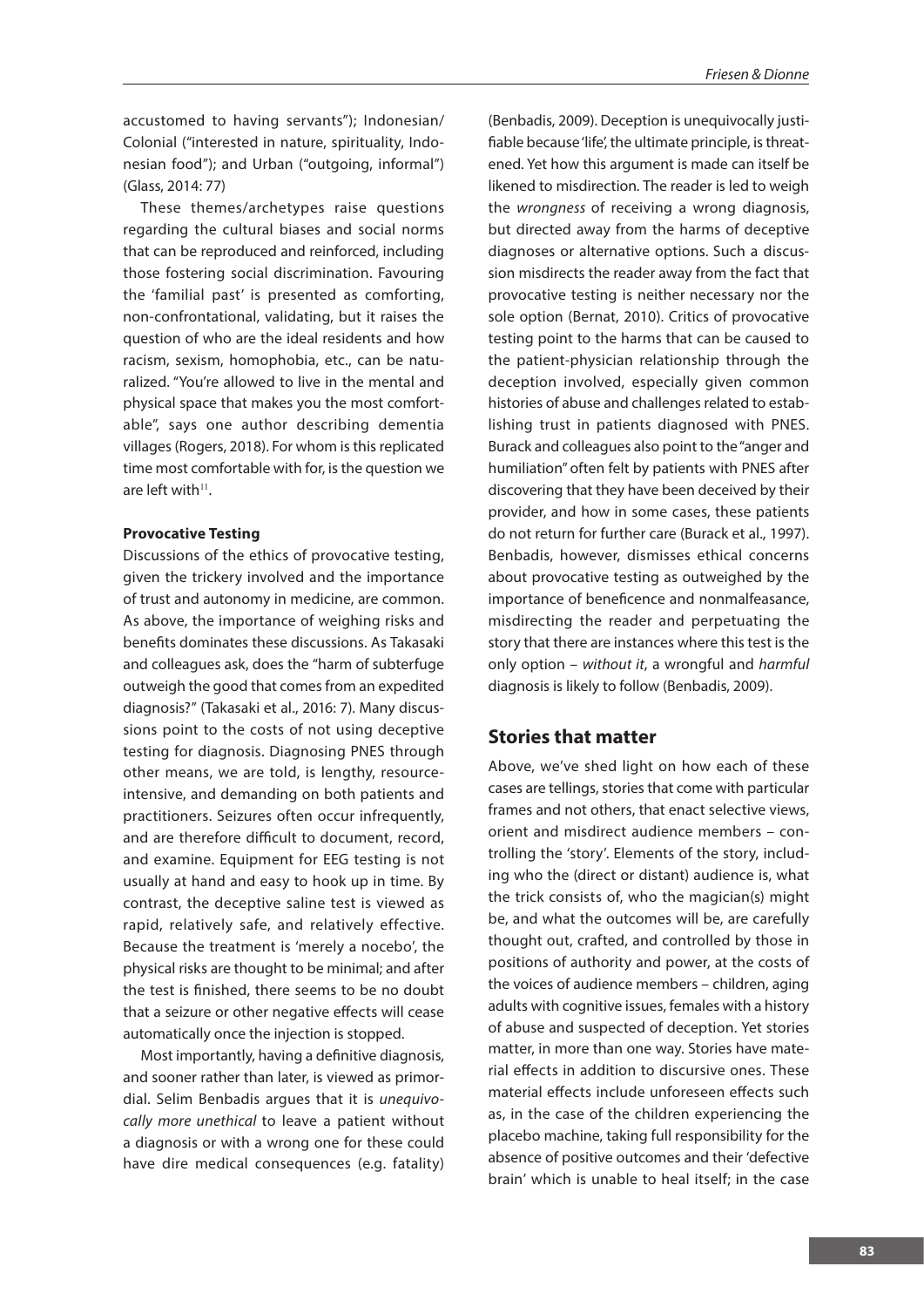of adults with dementia, failing to engage (with) them as whole *and new* people, who have desires, goals, fears, etc.; in the case of women suspected of faking it, jeopardizing their ability to form therapeutic and trusting bonds with others, including health professionals.

In this section, working with the contributions of F/STS and Feminist New Materialism (FNM), we explore the underlying and unavowed assumptions in the medical narratives that sustain each of our medical cases, paying particular attention to the entanglement of the material and the discursive in how these stories are told, framed, and enacted.

#### *What of reality?*

Here, we consider: in these stories of beneficent deception, what are the unquestioned assumptions about the real, about reality? And how are these assumptions produced and reproduced, perhaps enforced, through both the prospective (hopes) and retrospective (attributed outcomes and causal links) tellings of these stories? We ask: is this *really how* the world is? And if this isn't *really* the way the world is -- who, if anyone, takes responsibility for these assumptions about (and their effects on) the real and causation?

In magic and Western medicine, it is assumed that there is one reality, which is fixed, immutable, stable. Magic is a trick, an illusion, which manipulates known physical features of the world, of a world that is deemed 'known'. Medicine does the same, working its miracles through manipulations of the patterns, structures, and components of the body. Underlying these tricks is the unfaltering assumption that there is *a* real, a real that is *really real –* that is, fixed and known/knowable using the scientific method. In medicine, one seeks to know this reality completely, and harness it for the benefit of patients. In magic, playfulness and enchantment offer a temporary 'escape' from a 'disenchanted' (a.k.a. scientific/known) world. One 'pretends' its unfaltering physical laws can be bent, for the fun of it, but all the while continuing to hold that tricks exist only 'all in the heads' of audience members, brought about through the magician's clever manipulations. All the while, the real remains unchanged.

Yet is it 'truly' the case? Perhaps not. F/STS and FNM highlight how the Western traditions of science and philosophy have long operated under an ontological assumption, that the world is fixed and that things (e.g. matter), conceived as endowed with essences that transcend time and space, can be known (i.e. 'discovered') using an appropriate method, i.e. the scientific method (Alaimo and Hekman, 2008; Barad, 2007). These scholars push against these assumptions; working with novel developments in the 'hard' sciences (e.g. chemistry, physics, biology, geology), they show that reality is not endowed with a fixed ontology, but rather is ontologically open, indeterminate.

In her work, Karen Barad uses the work of quantum physicist Niels Bohr to show how the physical world is not, as we often think, endowed with fixed properties, but is, at the 'core', without any, and rather always *in-the-making*, *indeterminate*, yet *performative,* and becoming, but only in context and relationally (that is, with other things, *bound* to these other 'emerging things', which include both material and discursive things) (Barad, 2007; Barad, 1996). Bohr argues that *measurement* in science is what contributes to the *configuration* of material matter. Measurement influences matter-as-indeterminate to solidify/stabilize itself, thus becoming available to scientific observations, that is, *representationable.*  This is evident in the case of the famous particlewave experiment, where light, depending of the apparatus used to observe it, will either display *particle* or *wave-like* behavior, two facets that are traditionally conceived as irremediable and incompatible (for more, see Barad, 2007).

This experiment is famous because it reveals the non-static 'state' of our reality, its inner indeterminacy. Things may acquire something akin to an essence, an identity, but they do so only temporarily, in context, as well as relationally; with other things (other material things or discursive matters); *intra-actively*, too, rather than *interactively,* meaning that there are no things that pre-exist relata. Things are co-constituted: they become together-apart, always linked, and such links are essential to any investigation that aims to acquire knowledge. So it is, too, in stories of beneficent deception in medicine. Placebo effects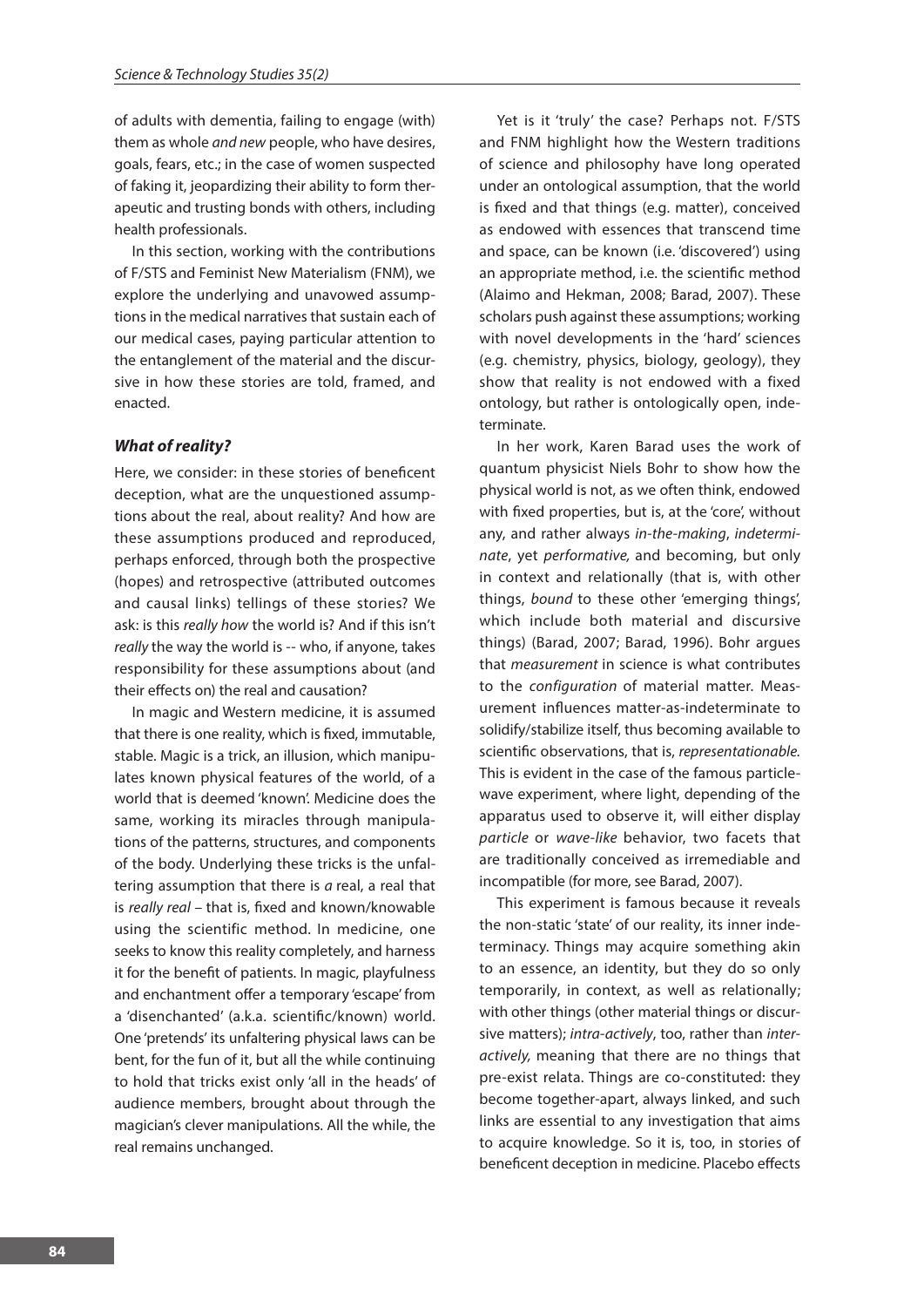cannot occur outside of relationships. There is no inherent power in a sugar pill; rather its meaning is derived from an assemblage of actors, factors, and constructed meanings. In provocative testing, a diagnostic trick is said to reveal the etiology of a seizure, but each seizure produced in such a setting was created not merely 'in the head' of the patient, but also a result of a coordinated performance involving medical tools, suggestions, and moral framings. In dementia villages, no absolute reality exists, but temporary ones are enacted through relationships between residents, carers, and family members, all partaking in a process of creation within a suggestive environment. As Shannon Mattern recently suggested in a discussion of dementia, "Perhaps we need to move away from this sort of binary logic of recognition and reality, which tends to focus on fixed identities and reciprocal relations. Perhaps we might instead consider spaces of containment, like the closet — or even the dementia village — as sites of creation, transformation, and mediation; as incubators of epiphanies, dreams, fears, memories, new relations, new worlds" (Mattern, 2021).

### *What of causation?*

Medical knowledge, much like the Western traditions of scientific knowledge, is known to approach events in the mechanic conception of causation. In this model, the reductionist approach is used to simplify the world, to attribute power to discrete things, and determine causes and effects, simply. Like F/STS, placebo research disrupts medicine's longstanding causal lines between causes and cures. A pill is no longer merely a pill, but a pill embedded with meaning and history, which cannot be left out of the causal picture (Berkhout and Jaarsma, 2018; Moerman, 2002). Aspects of the clinical encounter that are ordinarily thought of as 'the art of medicine' begin to make their way in the causal story of what constitutes healing. In this way, it becomes clear that in realms where the placebo operates, a cure is never just a cure, but is imbued with its power in part through placebo pathways that have been activated through various means. While credit for the clever experiment belongs with the research team, the children are repeatedly told that they are responsible for their own healing, as their brains learn to heal themselves throughout the experiment. While such a narrative may be helpful to these children, it cannot be said that the brain is the sole agent of healing in this story. Things are more complex and always relational, as F/STS scholars and those versed in the *new/immanent*  ontologies point out<sup>12</sup>. This is reminiscent of Elizabeth Wilson's analysis of the endless quest to disentangle placebo responders and anti-depressant responders. As Wilson points out, there is no clean break between these, because "the response to the medication and the response to placebo are parasitic on each other" (Wilson, 2015: 132).

In the placebo machine, the notion of a singular cure no longer makes sense. Instead, we must look to an assemblage of contributors – the patient, the treatment, the environment, the healer – among other things and dynamics and the way each of these elements are related, in order to understand what has taken place. The placebo machine distributes causality in various directions – towards celebrity endorsements, social proof, institutional credibility, a large team and camera crew, lab coats, high-tech equipment, cognitive reframing, positive suggestions, a peer mentor, and space music. As such, the singular cause of the cure, a central assumption in evidence-based medicine, on which the randomized-control trial is founded, is lost. But why is it *this conception*  of causality that dominates our thinking? Is this really 'how all things work', that is, that things can be dissociated, separately neatly, kept at bay, and simplified, while a single cause-to-effect is established?

In her work of rethinking realism and ontology with the concept of agential matter, Barad (2007) shows that once you have shown that things do not have essences or identities pre-existing their relata, it becomes harder to attribute clear causal lines between things. Indeed, where does one thing stop and the next one begin?

Causality is most often figured as a relation between distinct entities. … But according to agential realism, separately determinate entities do not pre-exist their intra-action. So how are we to think about causality in this account? … On an agential realist account, causal relations cannot be thought of as specific relations between isolated objects; rather [they] necessarily entail a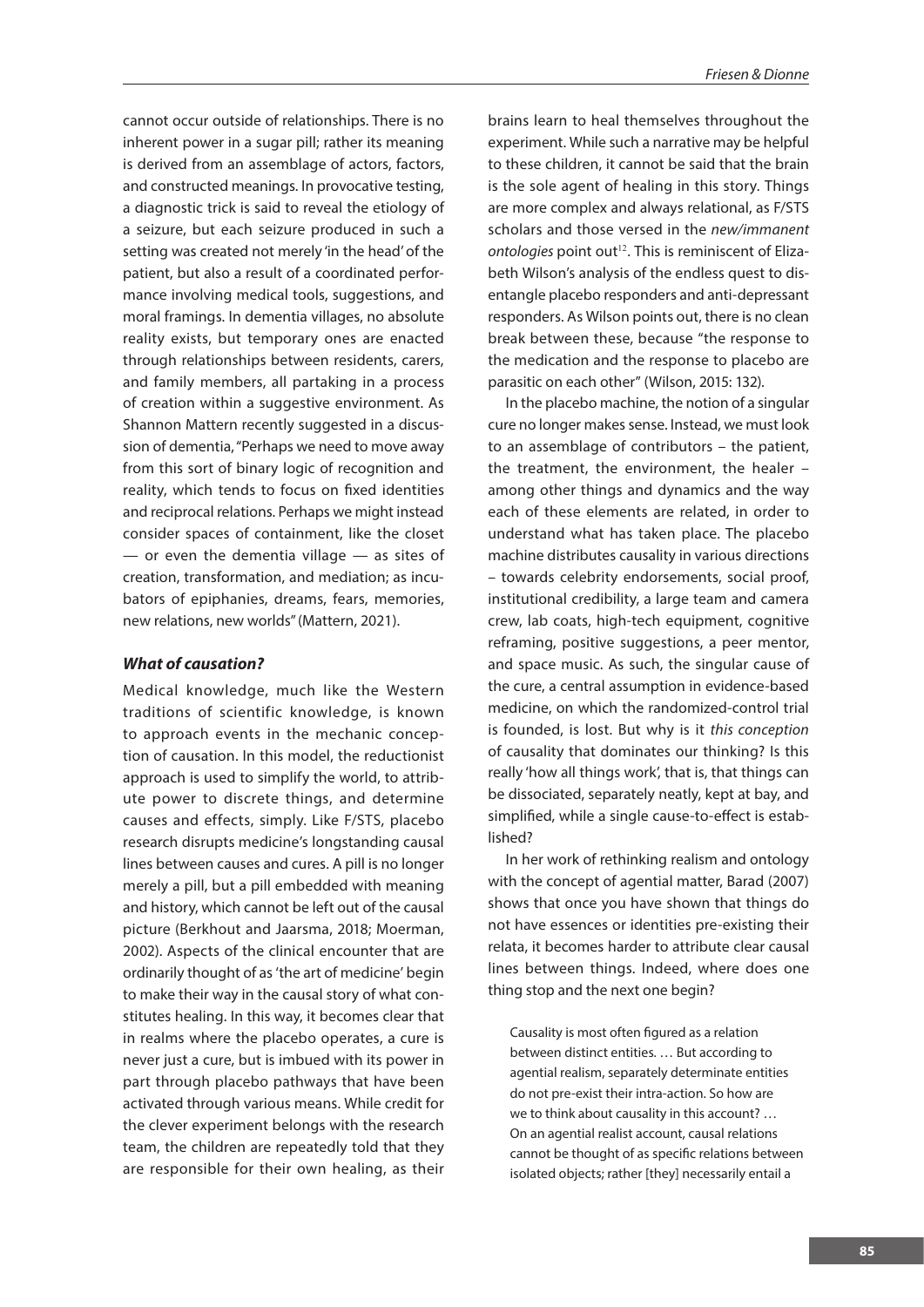specification of the material apparatus that enacts an agential cut between determinately bounded and propertied entities within a phenomenon (Barad, 2007: 175-176)

In Barad's view of *intra-action*, 'causality' refers to the process of separating that which was not separated in the first place, but there is nothing that comes first; rather, we only have a 'becoming apart-together'. This is also why Barad moves away from concepts such as 'nature' versus 'culture' or 'subjects' and 'objects' in knowledge inquiries. She proposes instead those of *agencies of observation*  and *objects of observation*, whereby 'observation' clarifies that the moment of stability that enables knowledge claims is a made-situation of *interiority*  where stability has been achieved and 'identities' can be respectively attributed. But their 'identities' are intricately and irrevocably linked; they cannot be dealt with or known independently from one another. What they 'are' is true only when one considers their relations (Barad, 2007).

Assumptions of causation are also deeply embedded in the practice of provocative testing. These tests rest on a dichotomous premise of one, legitimate, bodily cause (epilepsy) that can underlie seizures, versus another, illegitimate psychological cause that can also lead to seizures. Of course, this set up presumes the highly unlikely dualism between mind and body that Western medicine rests upon. What's more, one cause does not rule out another cause. What is rarely mentioned in ethical discussions of provocative testing is the uncertain efficacy of the test. Because patients who have PNES can also have epilepsy, the deceptive test could prove nothing; it may indicate that the patient has PNES but can not in fact rule out epilepsy.

Furthermore, it is worth asking what causation is really contributing in provocative testing. If the patient fails the doctor's trick and is determined to have non-epileptic seizures, one hypothetical ('psychogenic') cause replaces another ('epileptic'), but provides no additional explanatory information. This is reminiscent of Isabelle Stengers' discussion of the commission appointed to investigate Anton Mesmer in the 18<sup>th</sup> century and his claim that he could heal patients through his mysterious magnetic fluid. Using the trickery of blinding now commonly used in randomized control trials, the commission concluded that Mesmer was a charlatan, and that what explained the relief felt by his patients wasn't the fluid, but the imagination. But, as Stengers points out, the imagination is just as mysterious as Mesmer's magnetic fluid. Just as with psychogenic seizures replacing epileptic ones, reframing causation can be "just a way of disqualifying the phenomenon rather than understanding it" (Stengers, 2013: 22).

In science and medicine, causal stories are often sanitized to exclude the places in which ignorance or accident co-exist, despite these being central parts of their construction. Consider Barad's discussion of an unseen causal contributor in the Stern-Gerlach experiment from quantum physics 'First, an explanation of the experiment':

In the original experiment, silver atoms were sent through a spatially varying magnetic field, which deflected them before they struck a detector screen, such as a glass slide. Particles with non-zero magnetic moment are deflected, due to the magnetic field gradient, from a straight path. The screen reveals discrete points of accumulation, rather than a continuous distribution, owing to their quantized spin. Historically, this experiment was decisive in convincing physicists of the reality of angular-momentum quantization in all atomicscale systems. (Franklin and Perovic, 1998; Gerlach and Stern, 1922; Friedrich and Herschbach, 2003 cited in Wikipedia, 2021)

It took many tries however to successfully achieve this observation as Barad reports (2007). Stern, a leading scientist in the domain, was key to this. Before a particular involvement on his part in the experiment, leading scientists in the world were abandoning this experiment and hypothesis all together. In Barad's words:

Stern held the plates in his hands and studied them at a distance close enough so that the plates could absorb the fumes of Stern's sulfuric breath, turning the faint, nearly invisible, silver traces into jet black silver sulfide traces (Barad, 2007: 165)

Stern, you see, used to smoke a specific brand of cheap cigars. The composition of this type of cigar is decisive, allowing him and his fellow scientists to make the observation reported above – and the contribution we now know to science and quantum physics: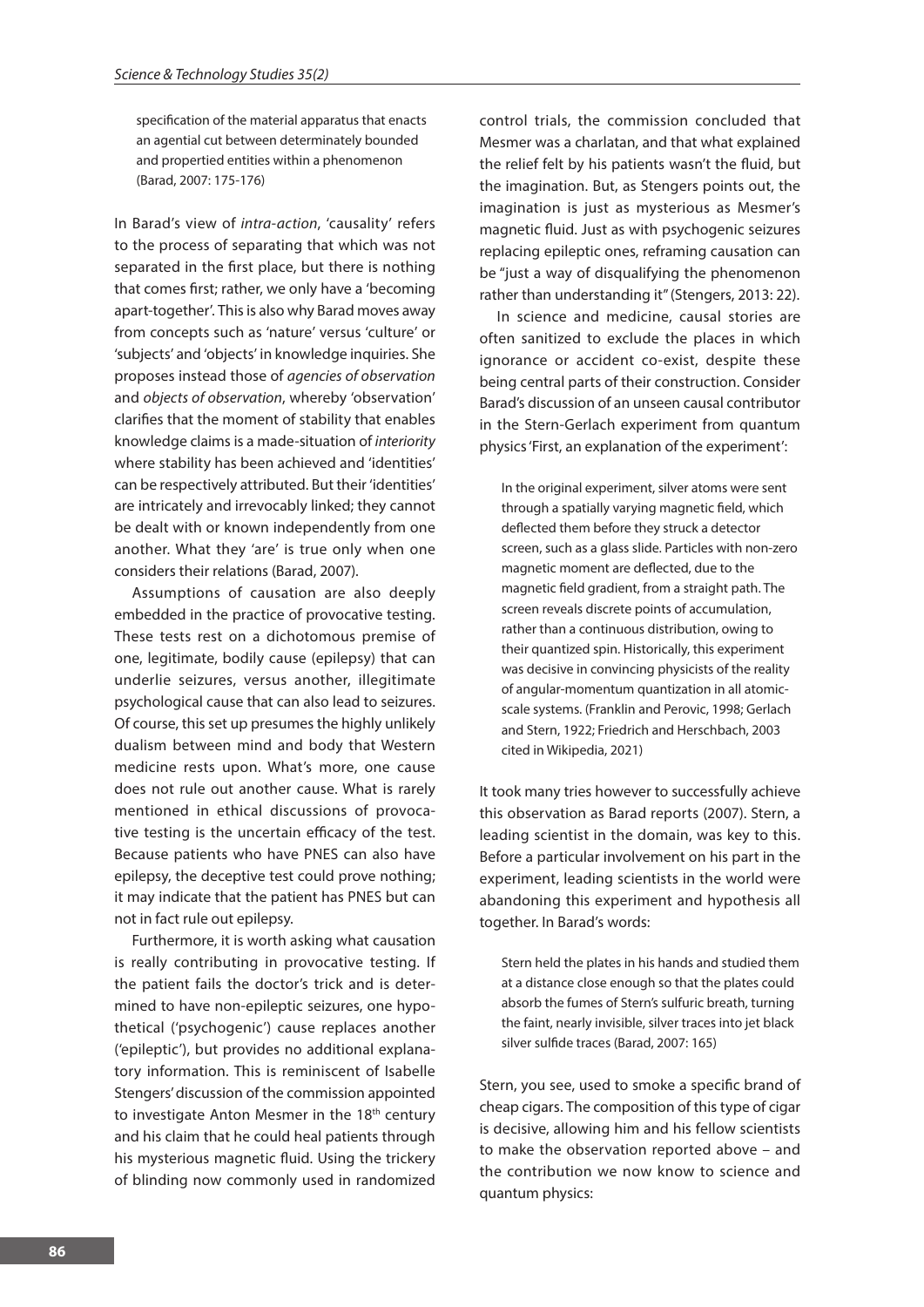The reproducibility of the experiment depends on the cigar's presence. Not any old cigar will do: the high sulfur content of a cheap cigar is crucial. Class, nationalism, gender, and the politics of nationalism, among other variables, are all part of this apparatus (which is not to say that all relevant factors figure in the same way or with the same weight) (Barad, 2007: 165)

Here Barad explains why Stern smoked this cigar, and not another kind, and how this decision depends intimately on his embodiment, gender, nationality and nationalism, economic class. All these facets came to play a decisive causal role in the production of *this* knowledge, and are vital to its reproducibility. How, then, can each 'magician' in the above cases hold complete knowledge of the causal effects of their experiences?

#### *All stories are made… but not 'made up'*

These assumptions, about reality, about causation, including their fixed, inert, and 'discoverable' natures, are thus questionable. The main problem – or rather the main consequence – regarding these assumptions is that it fosters the creation and maintenance of *blind-spots* and *gaps in accountability* for the notably active role that those involved in scientific and medical practices play. This lack of accountability for those in positions of authority in each case is further witnessed when one examines how little attention they pay to the active role they play in *making* the stories, the narratives. This goes for the medical scientists as well as practitioners that rely on deception. That is, in creating the 'reality' that they so-direly assumed to be 'true'*,* that is, *fixed,* immutable. But all stories are created, made. To create a story, one has to make choices, to leave some things out, to insist on others. It is always a framing. By adopting one story of 'truth', these practices perpetuate the invisibility of other mechanisms that could be at stake, that could be taking place. Some stories are made visible, while others fade into the background.

In dementia villages, a particularly enlightening example of how 'stories are made', a past is imagined, which is based on a particular time and perspective and further enacted (i.e. reproduced concretely in the context of the care facilities). Those designing such settings must decide, in

crafting this renewed past: For whom is this past (re)made? The residents, or for carers and family members? Whose voices are involved, sought? What is removed from the past/story, and how? How is it curated, purified  $^{13}$ , for the residents (e.g. cleansed of sexism and racism)? How much do the makers/creators: deal with the reshaping of the past?; convince themselves that they are not makers/creators, but simplifying (and successfully) copying a past that would exist as fixed?: reckon with the unforeseeable consequences and construction of the past?14 Such decisions are made throughout the construction of any story, any magical enactment within medicine. Our tendency to erase authorship, the role of those telling the stories, is a worrisome one.

#### **Coda: Embracing magic in medicine?**

Medicine is magic/al. Yet what if this 'fact' was acknowledged and embraced by practitioners and researchers alike? There are so many things we do not know about medicine: how knowledge is constructed, how treatments work, which treatments works, and so forth. This recognition, however, continues to be ignored, denied, brushed off. Why?

Unsurprisingly, in a scientific paradigm that remains highly positivist, realist, and reductionist, that adopts representationalism as its main approach to knowing and that aims to put into clear, mutually exclusively, discrete boxes of 'thingified things' (Barad, 2007; Barad, 1996), an acknowledgement of the absence and impossibility of *complete* knowledge, and of clear and direct cause-to-effect relations, appears impossible. In biomedicine, where objective expertise is held as a necessary condition for authority and effectiveness, how could ambiguity and indeterminacy be embraced?

While magic tricks take place in a world in which reality is known and manipulated, another form of magic, that which is unexplainable and mystifying, leads us to experience wonder in light of our own epistemic limitations. Is there space for such wonder in medicine? Of course, purposefully and intentionally *infusing* magic into medical (and bioethical) practices should be done with careful care, and respect, as well as trust. Feminist New Materialism speaks of knowledge endeavours in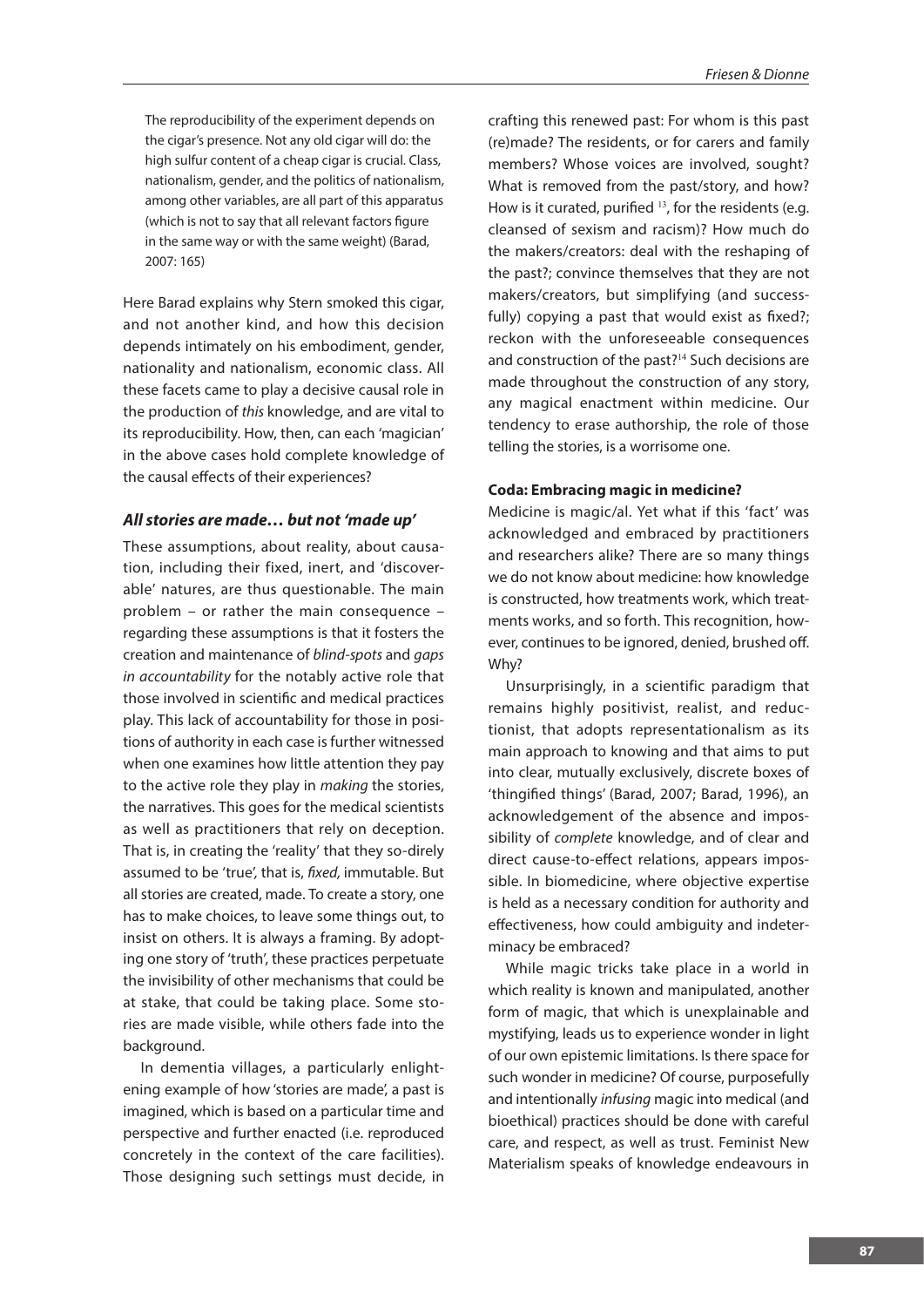light of their new dynamic ontology as needing to embrace and practise an *ethic of response-ability*, which is a caring, future-oriented, responsible and responsive *ethico-onto-epistemological* practice, one that recognizes *and embraces* the inseparability of ethical, ontological, and epistemological considerations and the inherent dynamism and indeterminacy of our reality:

[M]any feminist engagements with the diagnosis of the Anthropocene focus on a re-conceptualization of the notion of responsibility as *ability to respond* or *response-ability*: Haraway works with this notion in her discussion of human-dogrelationships, examining the development of an ethos of curiosity and a practice of responding with otherness (Haraway 2008, 19–27; Haraway 2003); Karen Barad (2007, 391–396) pleads for an 'ethics of entanglement' (Barad 2012, 47) that acknowledges the inherent ethical dimension of all worlding;… by emphasizing constitutive impurity. Alexis Shotwell (2016, 48–54) shows that a practice of responding in these troubled times cannot refer to an idea of purity, but has to push forward a decolonizing memory practice. All of these approaches share the idea that there is a need to go beyond individualizing notions of responsibility in addressing the multiple, never fully graspable interdependencies of the present condition. The notion of response is therefore key for a postanthropocentric feminist ethics. (Hoppe, 2020: 126, citations in original)

In 'troubled times' full of complexity and entanglements (Haraway, 2016), we need to embrace magic in a way that brings out our *capacity* to respond, and that of those working in medical research and practice; mere beneficent deception will not do. Ian Hacking warns that knowledge practices tend to dismiss mysterious and marvellous phenomena. He notes that "one way to silence a topic of research is to treat it as a curiosity or turn it into a marvel. Science abhors a marvel, not because marvels are vacuous, empty of meaning, but because they are too full of meaning, of hints, of feeling" (Hacking, 1998). But what would it look like to turn towards marvels, towards that which is magical in medicine?

Isn't there something mysterious, perhaps magical, in the way our brains produce seizures as a result of our trauma? Why dismiss this remark-

able event through a deceptive test and a referral to a psychiatrist? Something fascinating and challenging is often taking place in the stories that resist, that push against our boundaries and boxes. In medicine, the boundary between the mind and the body is one of the most firmly established. Nonepileptic, pseudo seizures, or *spells*, collapse this line, refusing to exist on one side or the other. While patients who experience such seizures are tossed back and forth between neurology and psychiatry, never quite belonging, they are also challenging a fundamental assumption, of *reality*, built into medical practice. By transforming their trauma, their pain, into a physical experience, these patients are performing a remarkable magic trick, one that we cannot understand. But rather than eliciting our wonder, our compassion, and our curiosity, we suspect them, we deceive them, and we dismiss them from the places where they seek help.

What of dementia villages? These villages don't only offer a form of validation for those living with dementia, but a fictional place for all of us. Can they offer a bridge between the often disparite experiences, and mental worlds, of those living with and without dementia? There is a magic in how we are shaped, directly and constantly, by our environments, and dementia villages may provide an avenue by which we can come to appreciate this constant influence, and better understand that there is no single reality, some exist in and others don't. And now may be a better time than ever to reach for this understanding. As Mattern points out, "The epistemological crises of recent years — conspiracy theories, political factionalism — demonstrate just how tenuous is the concept of a "shared reality" against which a demented ontology might be measured" (Mattern, 2021).

The placebo machine is also a good example of medical practice that embraces the principles of magic. In leaning in to a fantastical magic show set up by researchers, these children have found ways to heal, not merely by healing themselves, but through a complex causal picture involving their brains and beliefs, the relationships they are embedded in, their histories, and an extraordinary environment. In this experiment, the limited knowledge of biomedicine and traditional Western knowledge practices is recog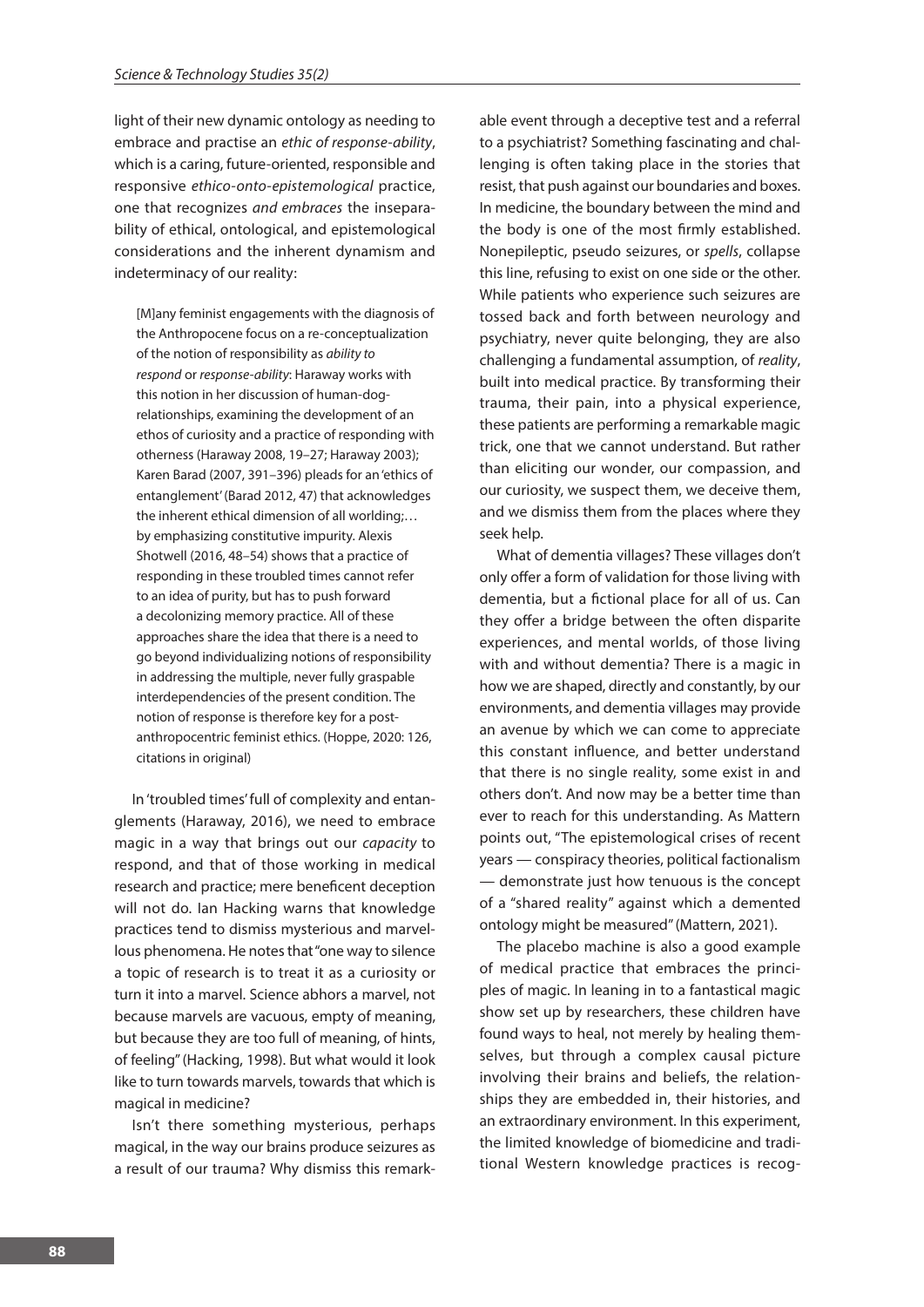nized – and accepted; the experiment proposes a *situation,* inhabited with various practices and objects, discourses, dreams, values, from which a magical response can happen, that of healing. Where and how the healing happens is not clear. But something *does happen,* and novel forms of healing are explored, even celebrated.

William James was interested in the question of when it is reasonable to believe something in the face of uncertainty. He suggested that there are some cases in which "faith creates its own verification", and in these instances, we might find "the

will to believe", despite uncertainty (James, 1897: 97). In such cases, he argued, belief is the only way to access particular outcomes, even though belief may not be justified on epistemic grounds. Where in medicine might we invite belief in the face of uncertainty, unknowing, or ignorance? The placebo machine is one such story. In this experience, belief, despite uncertainty, may be part of the causal storm that contributes to relief in these children. This, it seems, is a magic worth embracing. But we must be careful not to limit our attention only to those children who play along.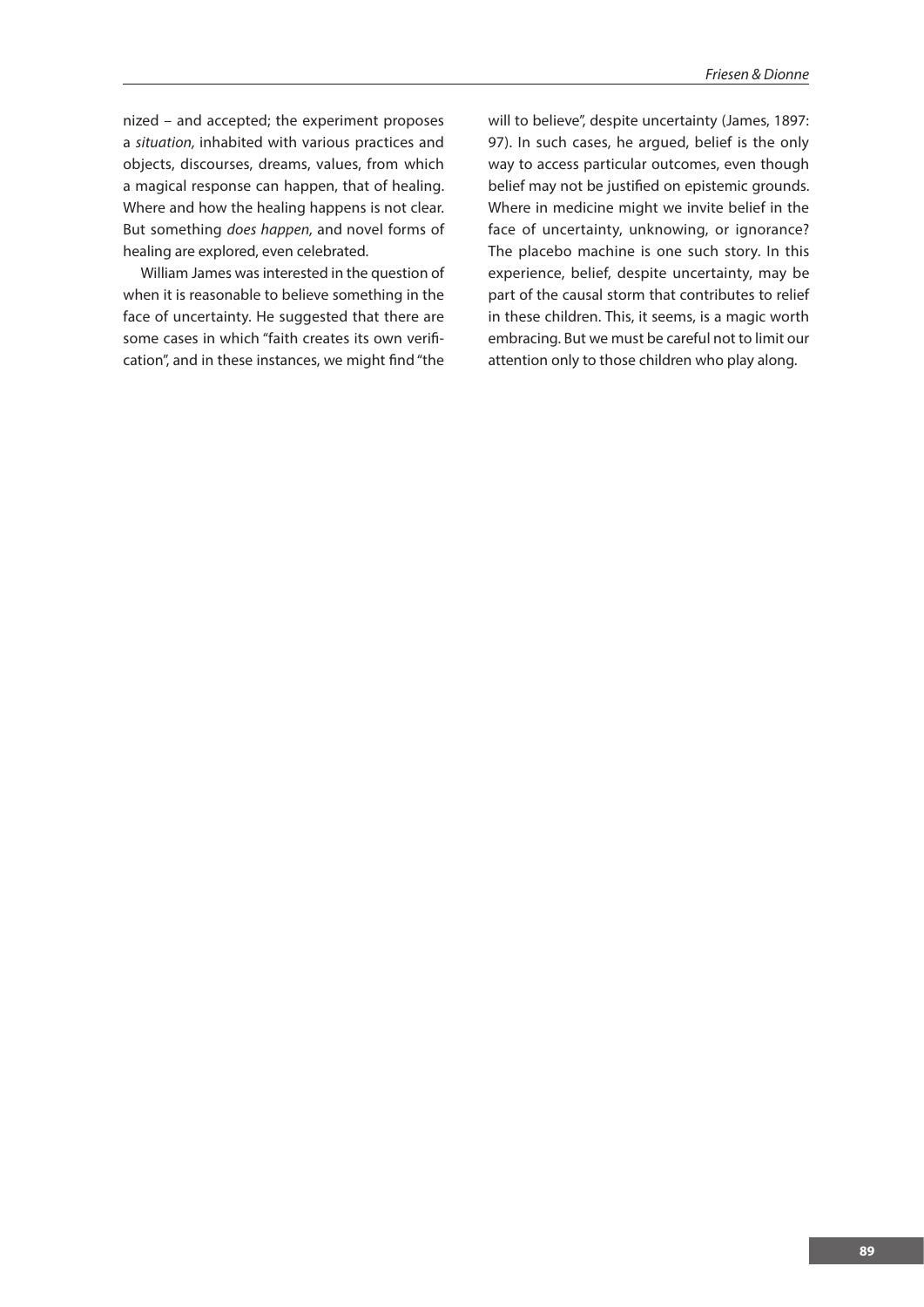## **References**

- Adams A and Chivers S (2021) Deception and Design: The Rise of the Dementia Village, 2009-2019. In: *e-flux Architecture*. Available at: https://www.e-flux.com/architecture/treatment/410336/deception-and-designthe-rise-of-the-dementia-village/ (accessed March 22, 2022).
- Alaimo S and Hekman S (2008) *Material feminisms.* Bloomington: Indiana University Press.
- Ali SS, Lifshitz M and Raz A (2014) Empirical neuroenchantment: from reading minds to thinking critically. *Frontiers in human neuroscience* 8: 357-357.
- Almqvist CF and Andersson N (2019) To Offer Dance as Aesthetic Experience and Communication Among Elderly People: An Art-Based Study. *International Journal of Education & the Arts* 20(12).
- Åsberg C (2010) Enter cyborg: tracing the historiography and ontological turn of feminist technoscience studies. *International Journal of Feminist Technoscience* 1(1): 1-25.
- Barad K (1996) Meeting the Universe Halfway: Realism and Social Constructivism without Contradiction. In: Nelson LH and Nelson J (eds) *Feminism, Science, and the Philosophy of Science*. Dordrecht: Springer Netherlands, pp.161-194.
- Barad K (2007) *Meeting the universe halfway: Quantum physics and the entanglement of matter and meaning.*  Durham: Duke University Press.
- Bartlett R and O'Connor D (2010) *Broadening the dementia debate: Towards social citizenship.* London: Policy press.
- Benbadis SR (2009) Provocative techniques should be used for the diagnosis of psychogenic nonepileptic seizures. *Epilepsy & Behavior* 15(2): 106-109.
- Benedetti F (2009) *Placebo effects: understanding the mechanisms in health and disease.* Oxford and New York: Oxford University Press.
- Bennett J (2010) *Vibrant matter.* Durham: Duke University Press.
- Bennett J (2006) *The enchantment of modern life.* Princeton, NJ: Princeton University Press.
- Berkhout SG and Jaarsma AS (2018) Trafficking in Cure and Harm: Placebos, Nocebos and the Curative Imaginary. *Disability Studies Quarterly* 38(4).
- Bernat JL (2010) The ethics of diagnosing nonepileptic seizures with placebo infusion. *AMA Journal of Ethics* 12(11): 854-859.
- Biggs S and Carr A (2016) Age Friendliness, Childhood, and Dementia: Toward Generationally Intelligent Environments. In: Moulaert T and Garon S (eds) *Age-Friendly Cities and Communities in International Comparison: Political Lessons, Scientific Avenues, and Democratic Issues*. Cham: Springer International Publishing, pp. 259-276.
- Brody H (1982) The lie that heals: the ethics of giving placebos. *Annals of Internal Medicine.* 97(1): 112-118.
- Buchman DZ, Ho A and Illes J (2016) You Present like a Drug Addict: Patient and Clinician Perspectives on Trust and Trustworthiness in Chronic Pain Management. *Pain Medicine* 17(8): 1394-1406.
- Burack JH, Back AL and Pearlman RA (1997) Provoking Nonepileptic Seizures: The Ethics of Deceptive Diagnostic Testing. *The Hastings Center Report* 27(4): 24-33.
- Canadian Agency for Drugs and Technologies in Health (2019) *Dementia Villages: Innovative Residential Care for People With Dementia*. Report.
- Cantone D, Attena F, Cerrone S, et al. (2019) Lying to patients with dementia: Attitudes versus behaviours in nurses. *Nursing Ethics* 26(4): 984-992.
- Carvalho C, Caetano JM, Cunha L, et al. (2016) Open-label placebo treatment in chronic low back pain: a randomized controlled trial. *Pain* 157(12): 2766-2772.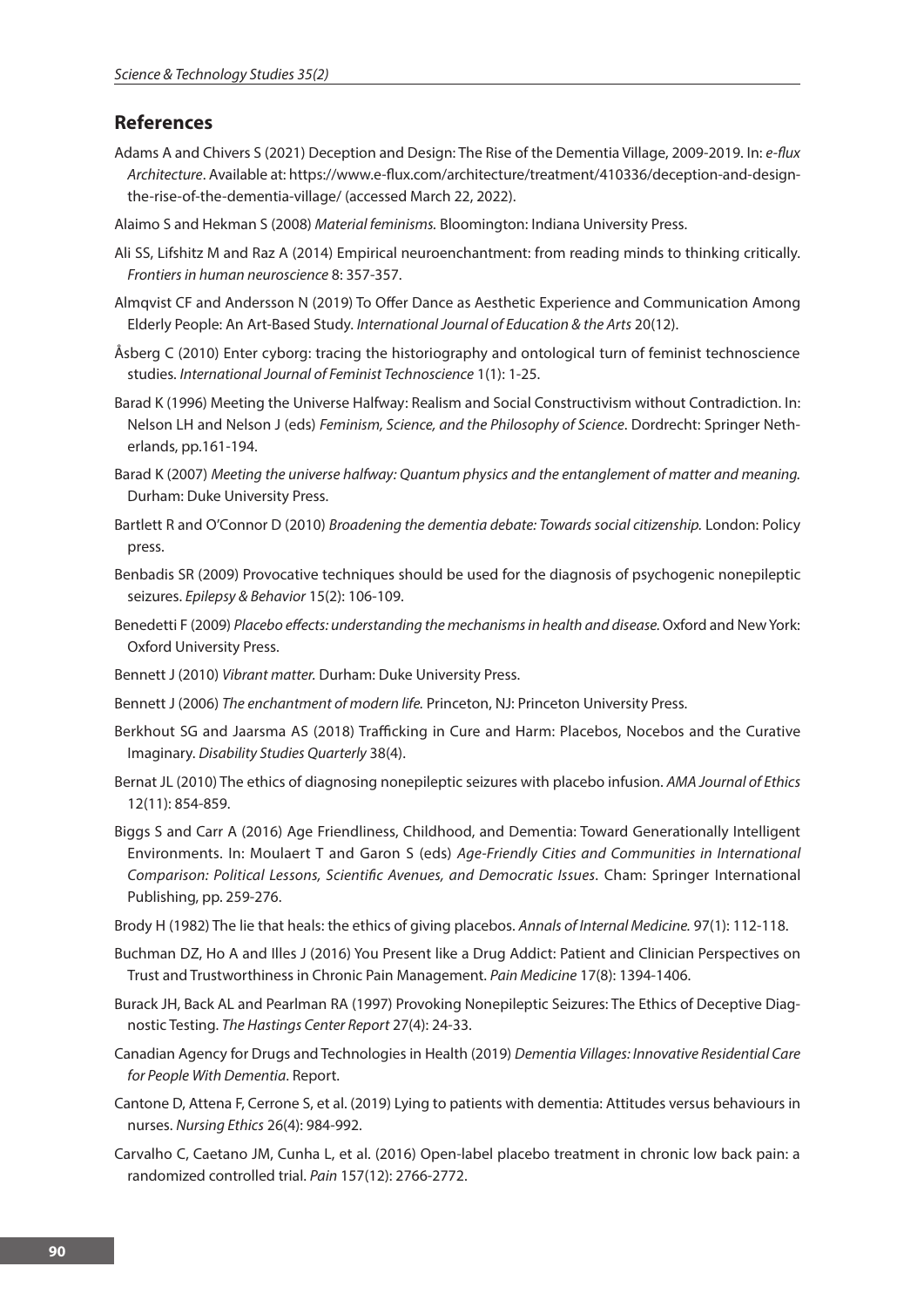- Chamberlin J (1998) Confessions of a noncompliant patient. *Journal of Psychosocial Nursing and Mental Health Services* 36(4): 49-52.
- Code L (2006) *Ecological thinking: The politics of epistemic location.* Location: Oxford University Press.
- Code L (2018) *What can she know?Feminist Theory and the Construction of Knowledge*. Ithaca: Cornell University Press.
- Coole D and Frost S (2010) Introducing the new materialisms. Eds: Coole D and Frost S*. New Materialisms*. Durham: Duke University Press, pp.1-44.
- Cribb A (2000) The diffusion of the health agenda and the fundamental need for partnership in medical education. *Medical Education* 34(11): 916-920.
- Cruickshank J (2004) A tale of two ontologies: an immanent critique of critical realism. *The Sociological Review* 52(4): 567-585.
- de La Bellacasa MP (2011) Matters of care in technoscience: Assembling neglected things. *Social Studies of Science* 41(1): 85-106.
- Devinsky O, Gazzola D and LaFrance Jr WC (2011) Differentiating between nonepileptic and epileptic seizures. *Nature Reviews Neurology* 7(4): 210.
- Dolan B (2010) History, medical humanities and medical education. *Social History of Medicine* 23(2): 393-405.
- Federici S (2004) *Caliban and the Witch.* Autonomedia.
- Foucault M (2003) *Madness and civilization.* London: Routledge.
- Franklin A and Perovic S (1998) Experiment in physics. In: Zalta E N (ed) *The Stanford Encyclopedia of Philosophy* (Summer 2021 Edition). Available at: https://plato.stanford.edu/archives/sum2021/entries/physicsexperiment (accessed March 23, 2022).
- Friedrich B and Herschbach D (2003) Stern and Gerlach: How a bad cigar helped reorient atomic physics. *Physics Today* 56(12): 53-59.
- Friesen P (2019) Placebos as a source of agency: evidence and implications. *Frontiers in Psychiatry*. 721.
- Gerlach W and Stern O (1922) Der experimentelle nachweis der richtungsquantelung im magnetfeld. *Zeitschrift für Physik* 9(1): 349-352.
- Glass AP (2014) Innovative seniors housing and care models: what we can learn from the Netherlands. *Seniors Housing and Care Journal* 22(1): 74-81.
- Goldberg DS (2021) Doubt & Social Policy: The Long History of Malingering in Modern Welfare States. *Journal of Law, Medicine & Ethics* 49(3): 385-393.
- Griffin K (2019) The Village designed from ground up to accommodate people living with dementia. *Vancouver Sun*, November 25, 2019.
- Hacking I (1986) Making up people. In: Heller TC, Sosna M and Wellbery DE (ed) *Reconstructing Individualism: Autonomy, Individuality, and the Self in Western Thought*,. Stanford, CA: Stanford University Press, pp. 222–236.
- Hacking I (1998) *Rewriting the soul.* Princeton, NJ: Princeton University Press.
- Haldane M (2019) Conjuring up a new approach to placebos. *McGill News Alumni Magazine*.
- Hansson SO and Fröding B (2020) Ethical conflicts in patient-centred care. *Clinical Ethics*. 1477750920962356.
- Haraway D (1989) *Primate visions: Gender, race, and nature in the world of modern science.* Hove: Psychology Press.
- Haraway D (1996) Modest witness: Feminist diffractions in science studies. In Galison P and Stump DJ (eds) *The Disunity of Science: Boundaries, Contexts, and Power*. Stanford: Stanford University Press, pp. 428-442.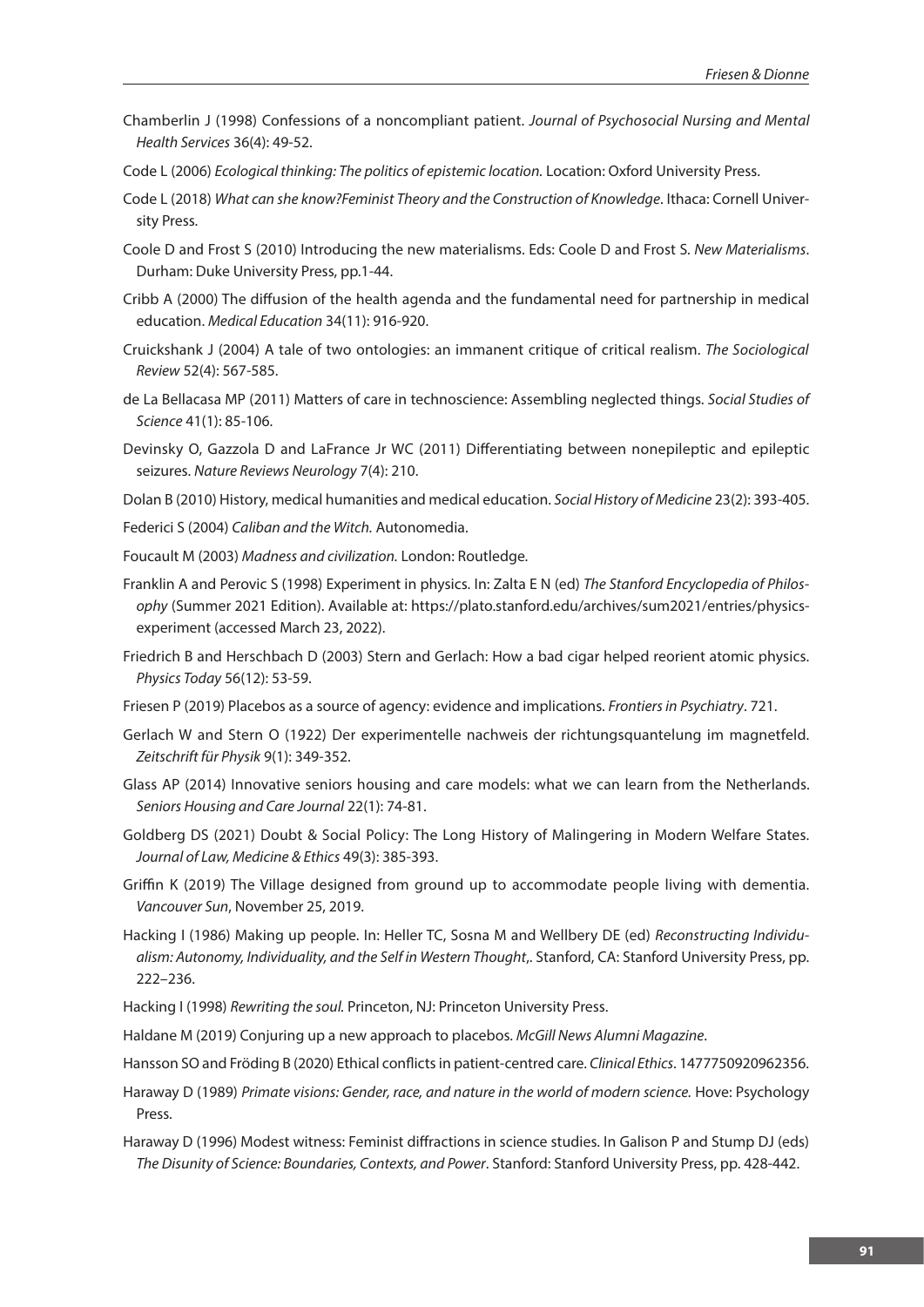Haraway D (2013) *Simians, cyborgs, and women: The reinvention of nature.* London: Routledge.

- Haraway D (2015) Anthropocene, capitalocene, plantationocene, chthulucene: Making kin. *Environmental humanities* 6(1): 159-165.
- Haraway DJ (2016) *Staying with the trouble: Making kin in the Chthulucene.* Durham: Duke University Press.
- Haraway D (2019) It Matters What Stories Tell Stories; It Matters Whose Stories Tell Stories. *A/b: Auto/ Biography Studies* 34(3): 565-575.
- Haraway DJ and Goodeve T (2018) *Modest\_Witness@ Second\_Millennium. FemaleMan\_Meets\_OncoMouse: feminism and technoscience.* London: Routledge.
- Harding SG (1986) *The science question in feminism.* Ithaca: Cornell University Press.
- Hoppe K (2020) Responding as composing: towards a post-anthropocentric, feminist ethics for the Anthropocene. *Distinktion: Journal of Social Theory* 21(2): 125-142.
- Hustak C and Myers N (2012) Involutionary momentum: Affective ecologies and the sciences of plant/insect encounters. *differences* 23(3): 74-118.
- Iakovou K, Tsoukala K and Tsolaki M (2019) Architecture as a means for social inclusion for people with dementian. In: *Archdesign'19. VI International architectural design conference proceedings,* pp. 121-134.
- James IA, Wood-Mitchell AJ, Waterworth AM, et al. (2006) Lying to people with dementia: developing ethical guidelines for care settings. *International Journal of Geriatric Psychiatry* 21(8): 800-801.
- James W (1897) *The Will to Believe.* New York: Longmans, Green and Co.
- Kam-Hansen S, Jakubowski M, Kelley JM, et al. (2014) Altered placebo and drug labeling changes the outcome of episodic migraine attacks. *Science Translational Medicine* 6(218): 218ra215.
- Kanner AM, Schachter SC, Barry JJ, et al. (2012) Depression and epilepsy, pain and psychogenic non-epileptic seizures: Clinical and therapeutic perspectives. *Epilepsy & Behavior* 24(2): 169-181.
- Kaptchuk TJ (2018) Open-label placebo: reflections on a research agenda. *Perspectives in biology and medicine* 61(3): 311-334.
- Kaptchuk TJ, Friedlander E, Kelley JM, et al. (2010) Placebos without deception: a randomized controlled trial in irritable bowel syndrome. *PLoS One* 5(12): e15591.
- Karterud HN, Risør MB and Haavet OR (2015) The impact of conveying the diagnosis when using a biopsychosocial approach: A qualitative study among adolescents and young adults with NES (non-epileptic seizures). *Seizure* 24: 107-113.
- Kealy D and Ogrodniczuk JS (2010) Marginalization of borderline personality disorder. *Journal of Psychiatric Practice®* 16(3): 145-154.
- Kenning G, Bennett J, Kuchelmeister V, et al. (2021) An Immersive Art-Based Approach to Engaging with the Embodied, Sensory and Affective Experience of Living with Dementia. *Dementia Lab Conference:* 95-104.
- Kuhn G, Caffaratti HA, Teszka R, et al. (2014) A psychologically-based taxonomy of misdirection. *Frontiers in Psychology* 5: 1392-1392.
- Latour B (1987) *Science in action: How to follow scientists and engineers through society.* Cambridge, MA: Harvard University Press.
- Latour B (2004) Why has critique run out of steam? From matters of fact to matters of concern. *Critical inquiry* 30(2): 225-248.
- Latour B (2012) *We have never been modern.* Cambridge, MA: Harvard University Press.

Law J and Lien ME (2013) Slippery: Field notes in empirical ontology. *Social Studies of Science* 43(3): 363-378.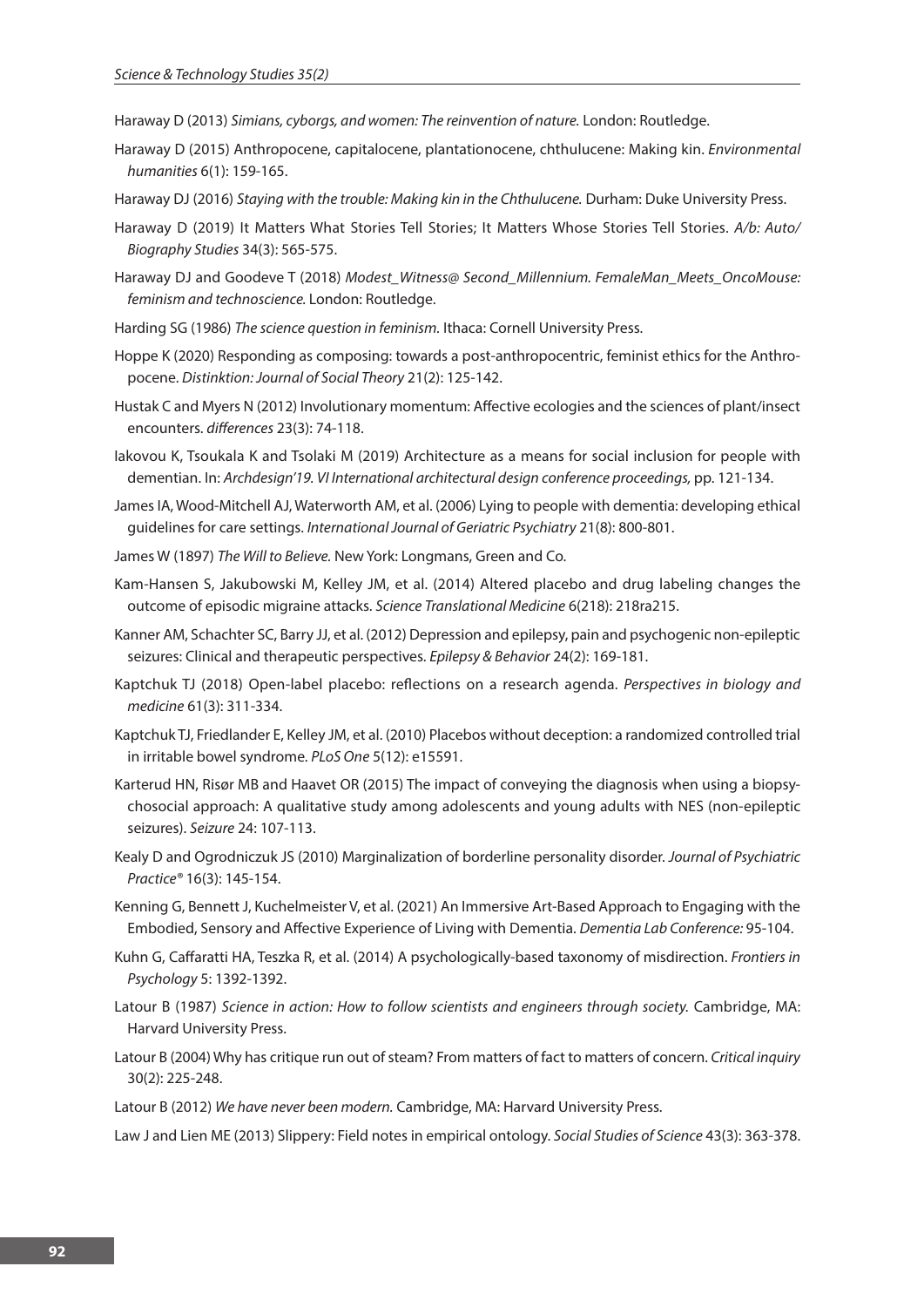- Leibing A and Cohen L (2006) *Thinking about dementia: Culture, loss, and the anthropology of senility.* New Brunswick, NJ: Rutgers University Press.
- Lien ME and Law J (2011) 'Emergent aliens': on salmon, nature, and their enactment. *Ethnos* 76(1): 65-87.
- Loignon C and Boudreault-Fournier A (2012) From paternalism to benevolent coaching: new model of care. *Canadian Family Physician* 58(11): 1194-1195.
- Lynn JD, Ryan A, McCormack B, et al. (2019) Innovative Methods for Engaging People Living with Dementia in Public Health Research. *Joint Public Health Conference.*
- Mattern S (2021) Concealment and Compassion. In: *Places Journal*. Available at: https://placesjournal.org/ article/architectural-and-urban-design-for-dementia-care/?cn-reloaded=1 (accessed March 22, 2022).
- Merchant C (1981) The death of nature: Women, ecology, and scientific revolution. *Journal of the History of Biology* 14(2): 198-206.
- Miller FG, Colloca LE, Crouch RA, et al. (2013) *The placebo: A reader.* Charles Village, Baltimore: Johns Hopkins University Press.
- Moerman DE (2002) *Meaning, Medicine, and the "Placebo Effect".* Cambridge: Cambridge University Press..
- Munthe C, Sandman L and Cutas D (2012) Person centred care and shared decision making: implications for ethics, public health and research. *Health Care Analysis* 20(3): 231-249.
- Myers N (2015a) Conversations on plant sensing: notes from the field. *Nature Culture* 3: 35-66.
- Myers N (2015b) *Rendering life molecular.* Durham: Duke University Press.
- Myers N and Dumit J (2011) Haptic creativity and the mid-embodiments of experimental life. In: Mascia-Lees FE (ed) *A Companion to the Anthropology of the Body and Embodiment*. Hoboken, NJ: Blackwell Publishing, pp. 239-261.
- Olson JA, Lifshitz M, Raz A, et al. (2021) Super placebos: A feasibility study combining contextual factors to promote placebo effects. *Frontiers in Psychiatry* 12: 222.
- Olson JA and Raz A (2021) Applying insights from magic to improve deception in research: The Swiss cheese model. *Journal of Experimental Social Psychology* 92: 104053.
- Pickering A (2009) The politics of theory: Producing another world, with some thoughts on Latour. *Journal of Cultural Economy* 2(1-2): 197-212.
- Pickering A (2017) The ontological turn: Taking different worlds seriously. *Social Analysis* 61(2): 134-150.
- Rawlings GH and Reuber M (2016) What patients say about living with psychogenic nonepileptic seizures: A systematic synthesis of qualitative studies. *Seizure* 41: 100-111.
- Rogers SA (2018) Dementia Villages: The Delicate Art of Designing to Deceive. *Web Urbanist*, July 23, 2018.
- Sandler AD and Bodfish JW (2008) Open-label use of placebos in the treatment of ADHD: a pilot study. *Child Care Health Dev* 34(1): 104-110.
- Sharpe SH (1988) *Conjurers' Psychological Secrets.* Calgary, AB: Hades Publications.
- Steele L, Carr R, Swaffer K, et al. (2020a) Human rights and the confinement of people living with dementia in care homes. *Health and Human Rights* 22(1): 7.
- Steele L, Swaffer K, Carr R, et al. (2020b) Ending confinement and segregation: Barriers to realising human rights in the everyday lives of people living with dementia in residential aged care. *Australian Journal of Human Rights* 26(2): 308-328.
- Stengers I (2013) The doctor and the charlatan. *Cultural Studies Review* 9(2): 11-36.
- Stengers I and Despret V (2015) *Women who make a fuss: The unfaithful daughters of Virginia Woolf.* Minneapolis: University of Minnesota Press.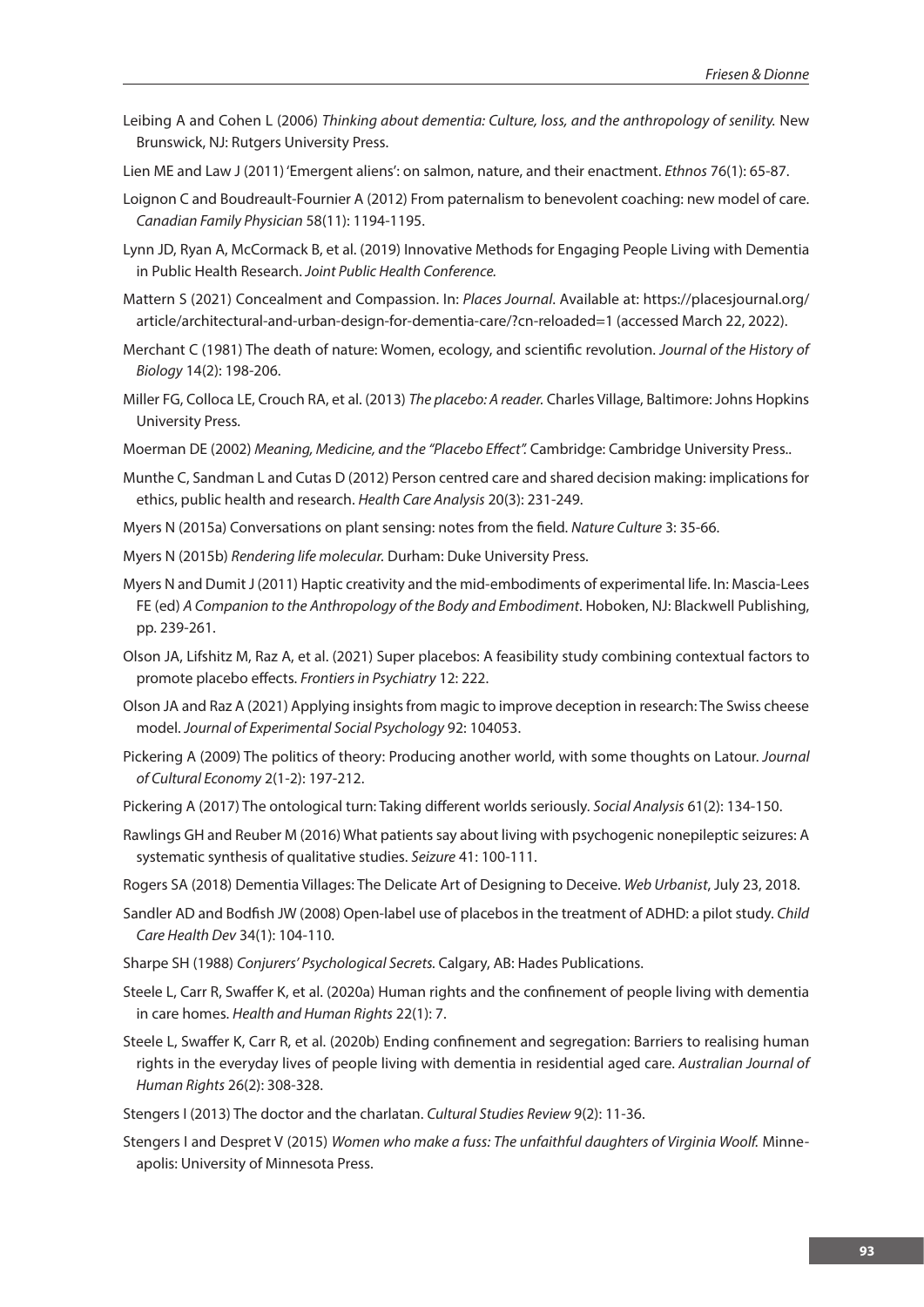- Takasaki K, Diaz Stransky A and Miller G (2016) Psychogenic Nonepileptic Seizures: Diagnosis, Management, and Bioethics. *Pediatric Neurology* 62: 3-8.
- Tinker B (2013) 'Dementia village' inspires new care. *CNN*, December 27, 2013.
- Tuckett AG (2012) The experience of lying in dementia care: a qualitative study. *Nursing Ethics* 19(1): 7-20.
- Tyrrell M, Fossum B, Skovdahl K, et al. (2020) Living with a well-known stranger: Voices of family members to older persons with frontotemporal dementia. *International Journal of Older People Nursing* 15(1): e12264.
- Wallington C (n.d) Bringing home the evidence on dementia villages. *Hospital News.* Available at: https:// hospitalnews.com/bringing-home-the-evidence-on-dementia-villages/ (accessed March 23, 2022).
- Waschbusch DA, Pelham WE, Jr., Waxmonsky J, et al. (2009) Are there placebo effects in the medication treatment of children with attention-deficit hyperactivity disorder? *Journal of Developmental and Behavioral Pediatrics* 30(2): 158-168.
- Wear D, Aultman JM, Zarconi J, et al. (2009) Derogatory and cynical humour directed towards patients: views of residents and attending doctors. *Medical Education* 43(1): 34-41.
- Weber M (1946) Science as a Vocation. In: Tauber AI (eds) *Science and the Quest for Reality. Main Trends of the Modern World.* London: Palgrave Macmillan, pp. 382-394. https://doi.org/10.1007/978-1-349-25249-7\_17
- Weimer K, Gulewitsch MD, Schlarb AA, et al. (2013) Placebo effects in children: a review. *Pediatric Research* 74(1): 96-102.
- Wekker G (2016) *White Innocence.* Durham: Duke University Press.
- Whalley B and Hyland ME (2013) Placebo by proxy: the effect of parents' beliefs on therapy for children's temper tantrums. *Journal of Behavioral Medicine* 36(4): 341-346.
- Whitehouse P (2017) Long-term care for the future: Just what is real anyway. In: Chivers S and Kriebernegg U (eds) *Care home stories: Aging, disability, and long-term residential care*. Bielefeld: Transcript Verlag, pp. 99-106.
- Wikipedia (2021) *Stern–Gerlach experiment wikipedia*. Available at: https://en.wikipedia.org/wiki/ Stern%E2%80%93Gerlach\_experiment (accessed July 12, 2021).
- Wilson EA (2015) *Gut feminism.* Durham: Duke University Press.
- Woolgar S and Lezaun J (2015) Missing the (question) mark? What is a turn to ontology? *Social Studies of Science* 45(3): 462-467.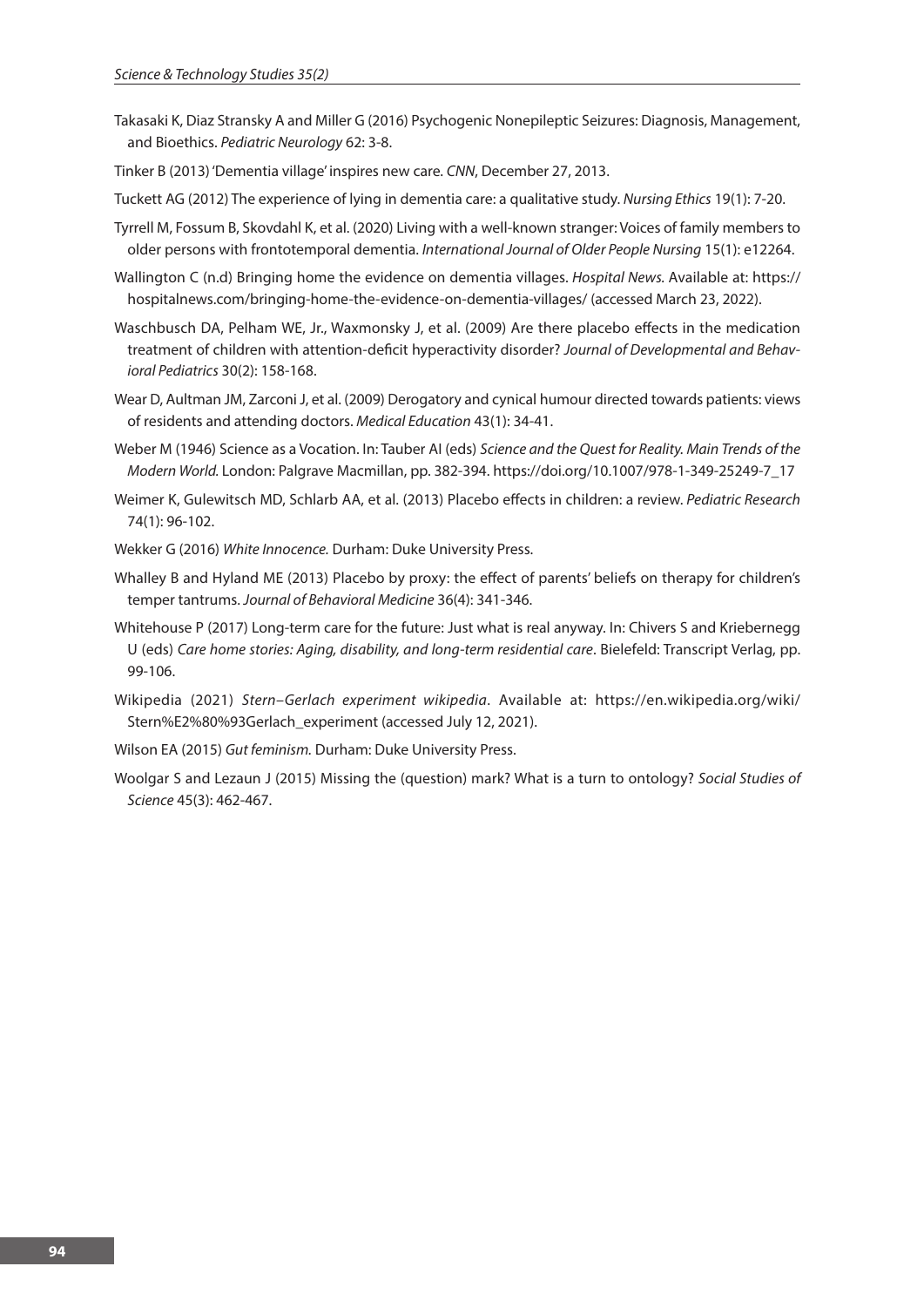# **Notes**

- 1 The 'ontological turn' refers to a paradigmal shift in the sciences and humanities, where the immutability, endurance and fixity of the *ontic*, the physical reality, is questioned, and *ontology*, the inquiry into the matter of things, no longer viewed as a practice that leaves unaffected what it studies. For more on this, see (Pickering, 2017).
- 2 Reliance on 'magic terminology' has a long tradition in Western Science. Sociologists such Max Weber and feminist sociologists/science scholars such as Carolyn Merchant, Donna Haraway, and Sandra Harding, document how Western sciences have been framed and have framed themselves as 'demystifying' nature, 'disenchanting it', whereby 'enchantment' is depicted as a veil, a lure, a fog that prevents people from seeing how the world truly is (Weber, 1946; Harding, 1986; Haraway, 2013). Silvia Federici, Isabelle Stengers and Vinciane Despret also rely on the figuration of the witch in their writings (Federici, 2004; Stengers and Despret, 2015). What many feminists working in F/STS or Feminist New Materialisms (FNM) are, instead, doing is showing how there may be more 'magic at play' in scientific endeavors, i.e. things that we do not comprehend, that spark wonder, etc., and how 'knowledge' can emerge from allowing oneself to be available and to entice such 'affective effects'. See, for example, Jane Bennett's work on vital materialism, the thing-power, and her book on the re-enchantment of the world (Bennett, 2010; Bennett, 2006); Natasha Myers' work on scientists and how they use their bodies during the intraaction at play in scientific endeavours, as well as her new methodology mobilizing affects, plants, intraaction, and Darwin's work (Myers, 2015a; Myers, 2015b; Hustak and Myers, 2012; Myers and Dumit, 2011).
- 3 While this case involves the use of a saline injection to induce a seizure, provocative testing uses a variety of methods to do so (e.g. body part compression, verbal suggestion, placement of a tuning fork or moistened patches onto the skin, hypnosis) (Devinsky et al., 2011).
- 4 Adams and Chivers suggest that the "nostalgic design" of dementia villages acts like "an architectural analgesic", soothing and numbing "the pain of family members who may be uncomfortable deceiving their ailing relatives" (Adams and Chivers, 2021).
- 5 This isn't to deny, of course, how morally and emotionally challenging it is for family members and health professionals to support people living with dementia in processes of shared-decision making, but merely to observe the way in which ethical discussions of dementia villages focus on family members, not residents, as the key characters in the story. For studies pertaining to the exploration or use of alternative approaches and understandings of personhood, when living with cognitive decline or dementia, see (Almqvist and Andersson, 2019; Bartlett and O'Connor, 2010; Kenning et al., 2021; Leibing and Cohen, 2006; Lynn et al., 2019).
- 6 *Partial knowledges* is the concept proposed by Haraway to make clear that any knowledge emerges and is linked to a "situation", a situated, material, discursive, and necessarily *perspectival*/partial; context for the emergence and configuration of any knowledge is needed (Haraway and Goodeve, 2018).
- 7 See also Bruno Latour on 'matters of fact' as truly 'matters of concern' (Latour, 2004), a conception of science that Maria Puig de la Bellacasa pushes even further in speaking of scientific objects as 'matters of care' (de La Bellacasa, 2011).
- 8 Olson makes this argument more explicitly in other work (Olson and Raz, 2021).
- 9 Although a report by the Canadian Agency for Drugs and Technologies in Health (CADTH) found that there's currently "not enough evidence to confidently say whether dementia villages improve quality of life for residents" ((Wallington, n.d.) in discussion of (Canadian Agency for Drugs and Technologies in Health, 2019)).
- 10 Interestingly, the guidelines were developed on the basis of the views of staff only; the perspectives of those living with dementia were not taken into account.